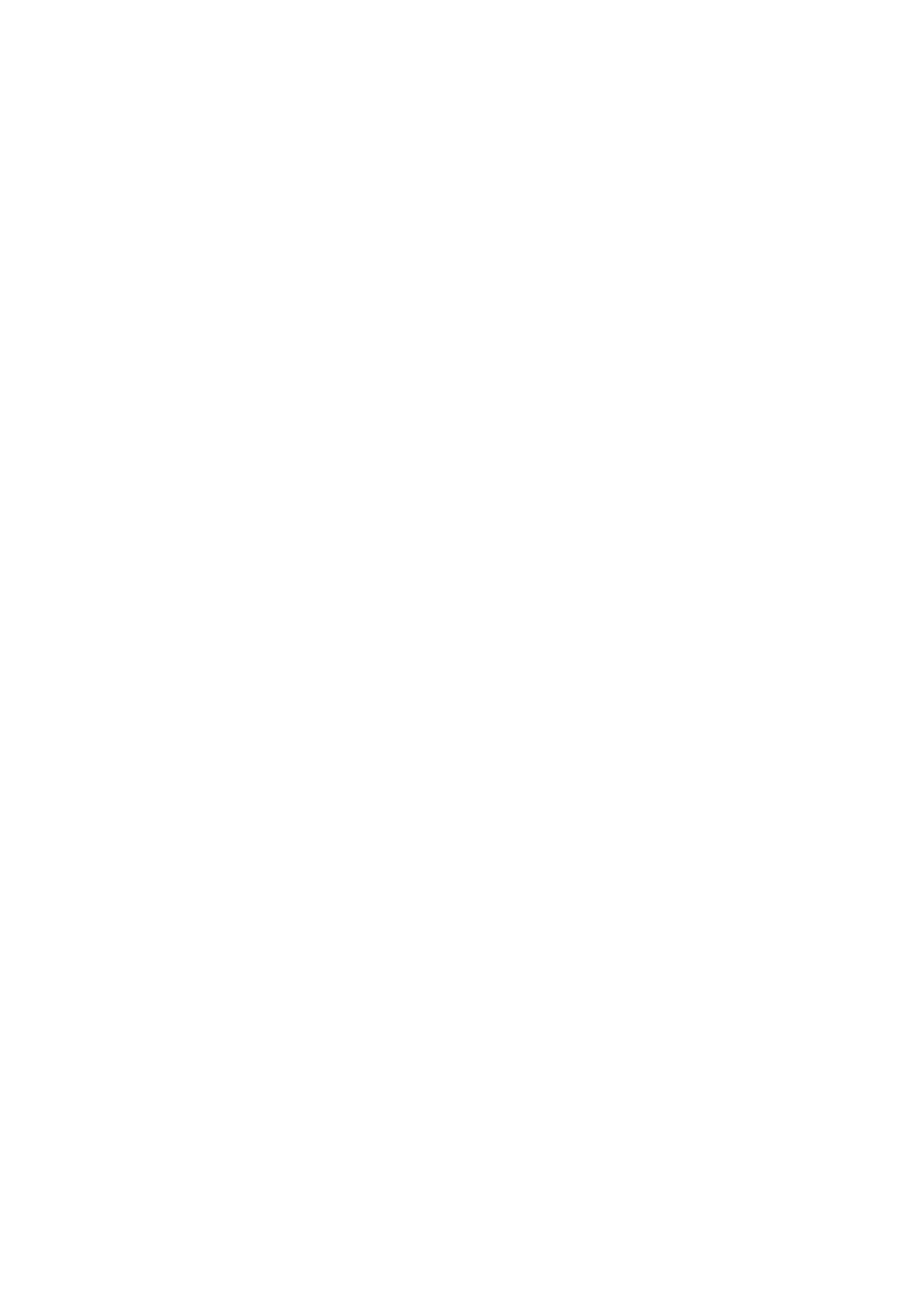### **Preface**

NZIER is a specialist consulting firm that uses applied economic research and analysis to provide a wide range of strategic advice to clients in the public and private sectors, throughout New Zealand and Australia, and further afield.

NZIER is also known for its long-established Quarterly Survey of Business Opinion and Quarterly Predictions.

Our aim is to be the premier centre of applied economic research in New Zealand. We pride ourselves on our reputation for independence and delivering quality analysis in the right form, and at the right time, for our clients. We ensure quality through teamwork on individual projects, critical review at internal seminars, and by peer review at various stages through a project by a senior staff member otherwise not involved in the project.

NZIER was established in 1958.

### **Authorship and acknowledgements**

This report has been prepared by John Ballingall\* (NZIER, corresponding author) and Niven Winchester (University of Otago) and reviewed by Jean-Pierre De Raad. The authors are grateful for comments on earlier versions from participants at the GTAP Annual Conference in June 2008 and the New Zealand Association of Economists' Annual Conference in August 2008.

\* An earlier draft of this paper was prepared while John Ballingall was working for the Ministry of Foreign Affairs and Trade (MFAT). As such, the input of MFAT is gratefully acknowledged. The views, opinions, findings, and conclusions expressed in this report are strictly those of the author(s). They do not necessarily reflect the views of MFAT.

> 8 Halswell St, Thorndon P O Box 3479, Wellington Tel: +64 4 472 1880 Fax: +64 4 472 1211 econ@nzier.org.nz www.nzier.org.nz

NZIER's standard terms of engagement for contract research can be found at www.nzier.org.nz.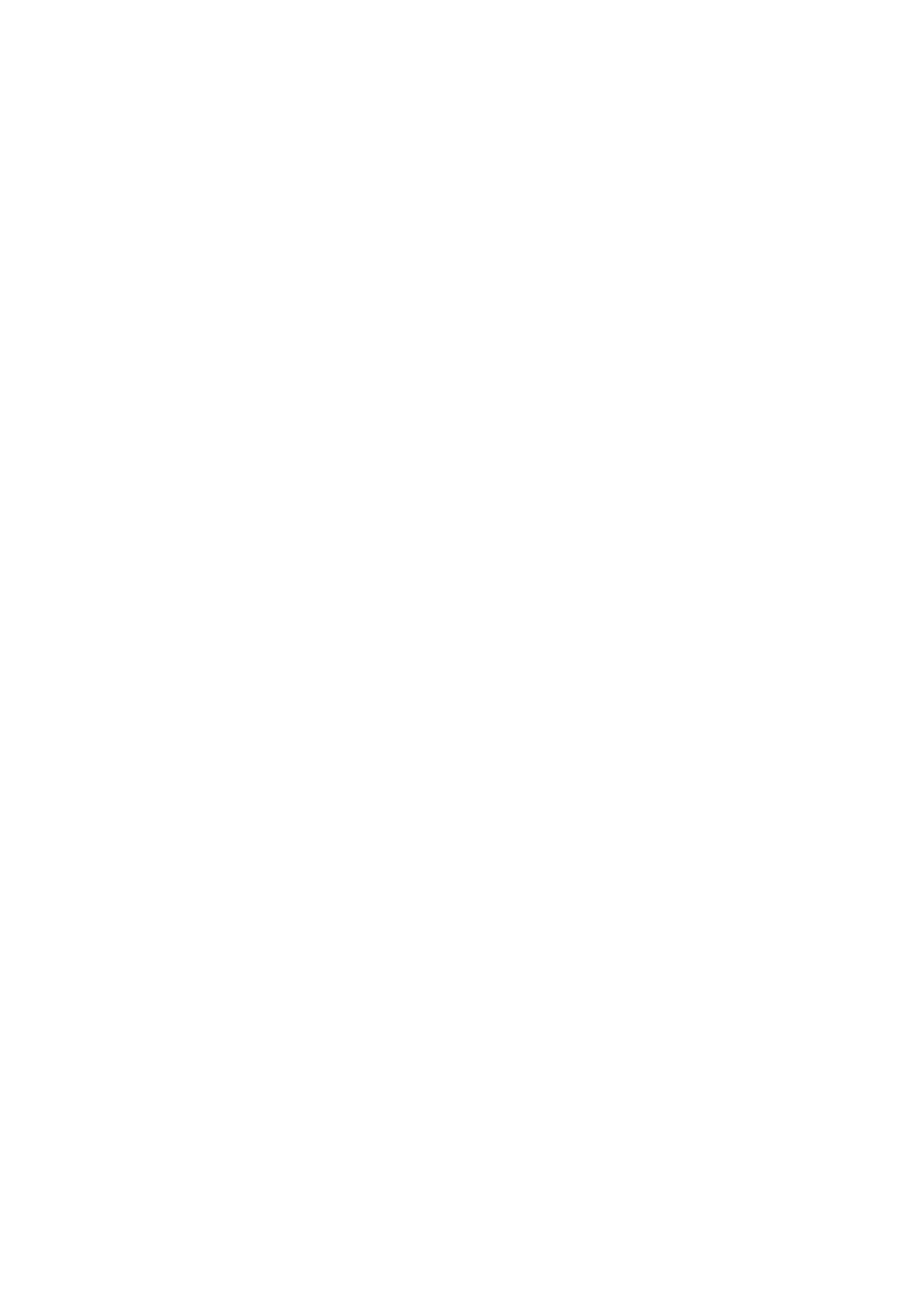# **Abstract**

Food miles measure the distance food travels to reach consumers' plates. Although substituting local food for imported produce will not necessarily reduce greenhouse gas (GHG) emissions, the food miles movement is an intuitively appealing idea to consumers and supported by import-competing producers.

We investigate the economic implications of food miles-induced preference changes in Europe using a global, economy-wide model. We observe large welfare losses for New Zealand and several Sub-Saharan African nations. This suggests that food miles campaigns will increase global inequality without necessarily improving environmental outcomes.

We then consider the implications of our results for New Zealand businesses and government agencies. We conclude that there is an ongoing requirement for careful monitoring of offshore consumer trends and that New Zealand firms need to demonstrate their sustainability credentials to avoid suffering negative demand shocks.

Key words: food miles, non-tariff barriers, trade protection

JEL codes: F18, D58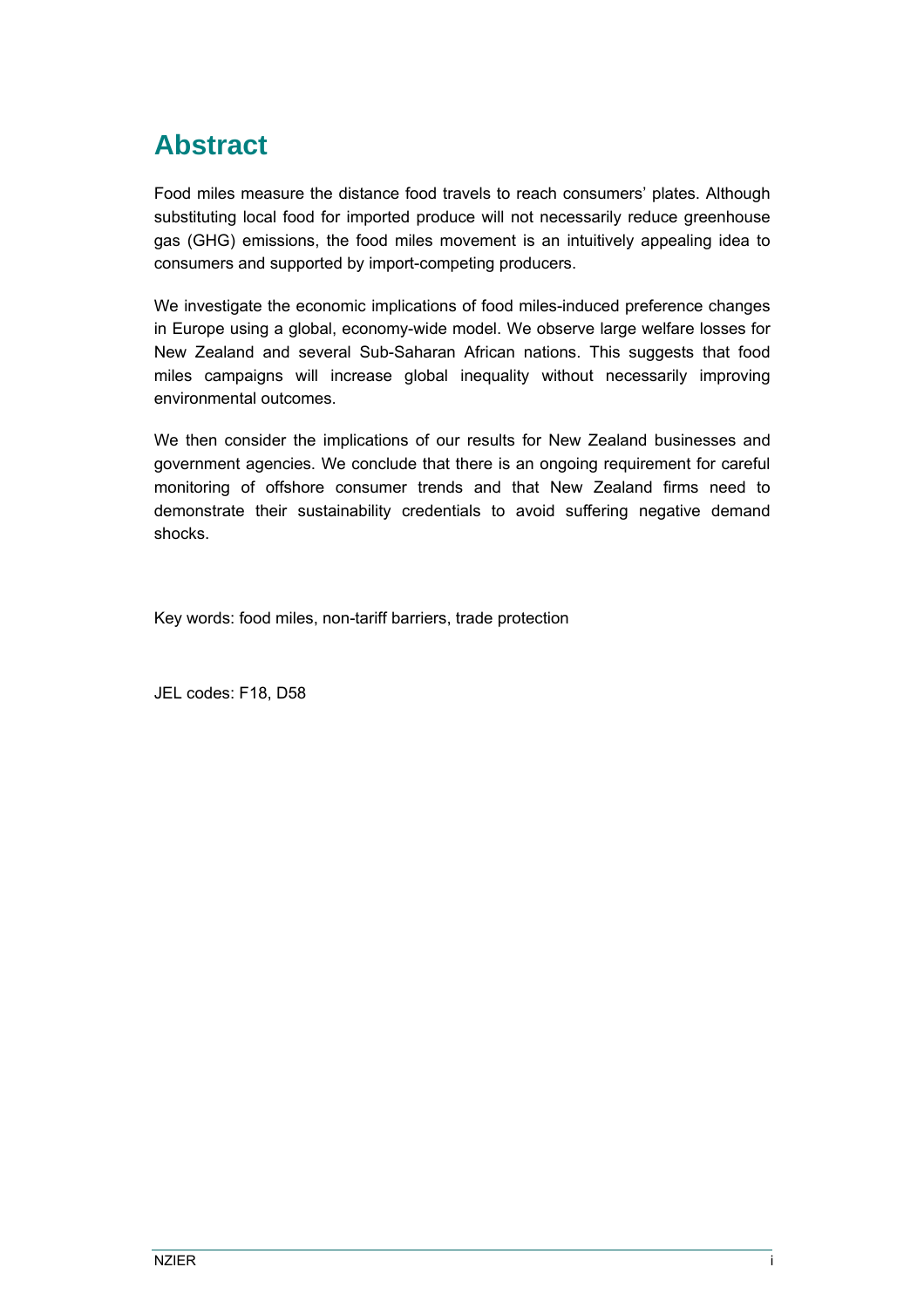# **Contents**

| $\mathbf 1$      |     |                                                        |  |  |  |  |  |
|------------------|-----|--------------------------------------------------------|--|--|--|--|--|
| 2.               |     |                                                        |  |  |  |  |  |
|                  | 2.1 |                                                        |  |  |  |  |  |
|                  | 2.2 | Why might New Zealand be concerned about food miles? 3 |  |  |  |  |  |
|                  | 2.3 |                                                        |  |  |  |  |  |
|                  | 2.4 |                                                        |  |  |  |  |  |
| 3.               |     |                                                        |  |  |  |  |  |
|                  | 3.1 |                                                        |  |  |  |  |  |
|                  | 3.2 |                                                        |  |  |  |  |  |
|                  | 3.3 |                                                        |  |  |  |  |  |
| $\blacktriangle$ |     |                                                        |  |  |  |  |  |
|                  | 4.1 |                                                        |  |  |  |  |  |
|                  | 4.2 |                                                        |  |  |  |  |  |
|                  | 4.3 |                                                        |  |  |  |  |  |
| 5.               |     |                                                        |  |  |  |  |  |
|                  | 5.1 |                                                        |  |  |  |  |  |
|                  |     |                                                        |  |  |  |  |  |
|                  |     |                                                        |  |  |  |  |  |
|                  | 5.2 |                                                        |  |  |  |  |  |
| 6.               |     |                                                        |  |  |  |  |  |

# **Appendices**

|--|--|

# **Tables**

| Table 2 Agricultural exports to the UK, France and Germany by product  11               |  |
|-----------------------------------------------------------------------------------------|--|
|                                                                                         |  |
|                                                                                         |  |
| Table 5 Global welfare changes: preference changes for meat and dairy products only. 15 |  |
| Table 6 Global welfare changes: double preference changes for other crops  16           |  |
|                                                                                         |  |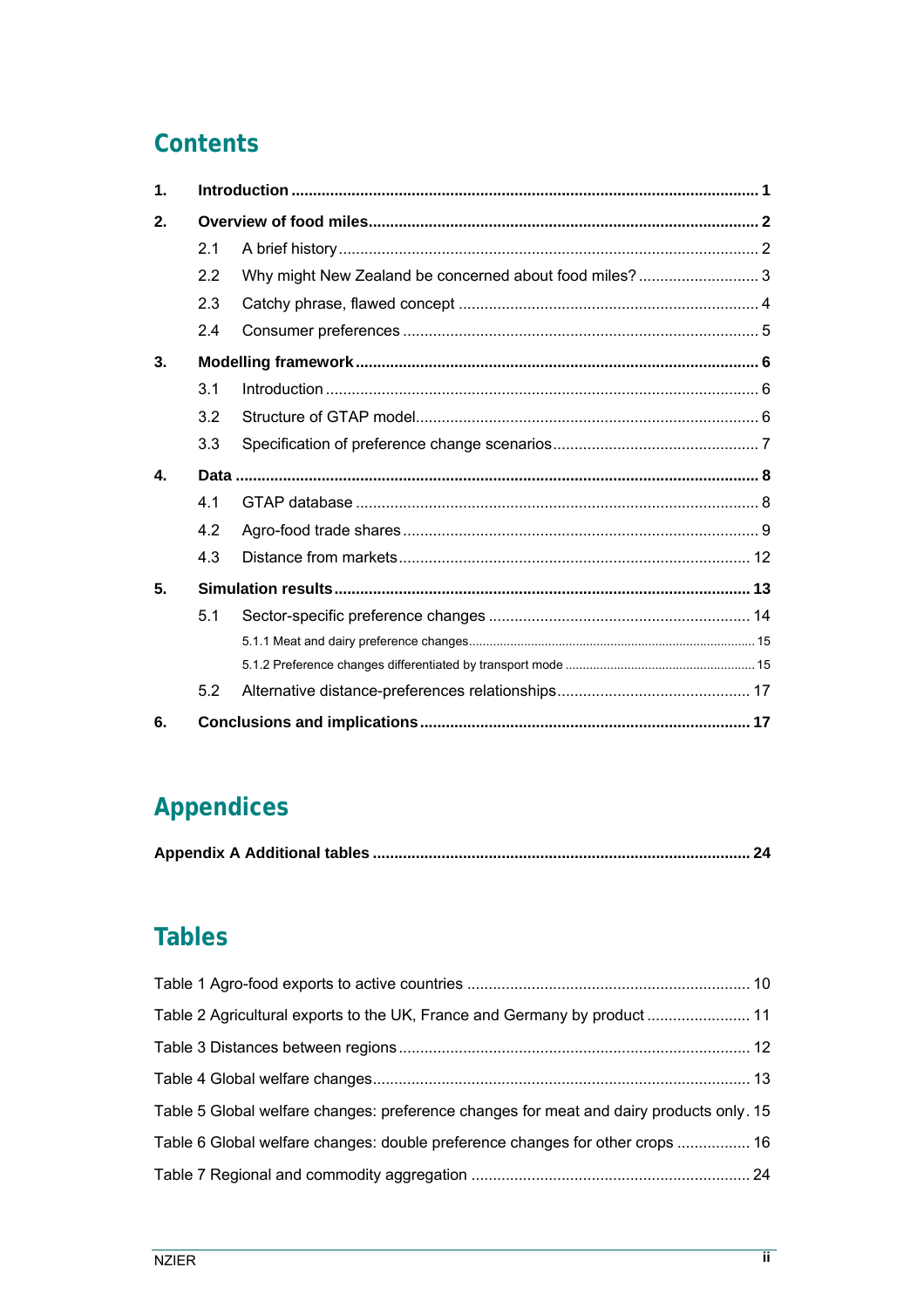| Table 9 Welfare changes for alternative values of $\alpha$ when there are food miles changes in |  |
|-------------------------------------------------------------------------------------------------|--|
| Table 10 for alternative values of $\rho$ when there are food miles changes in all active       |  |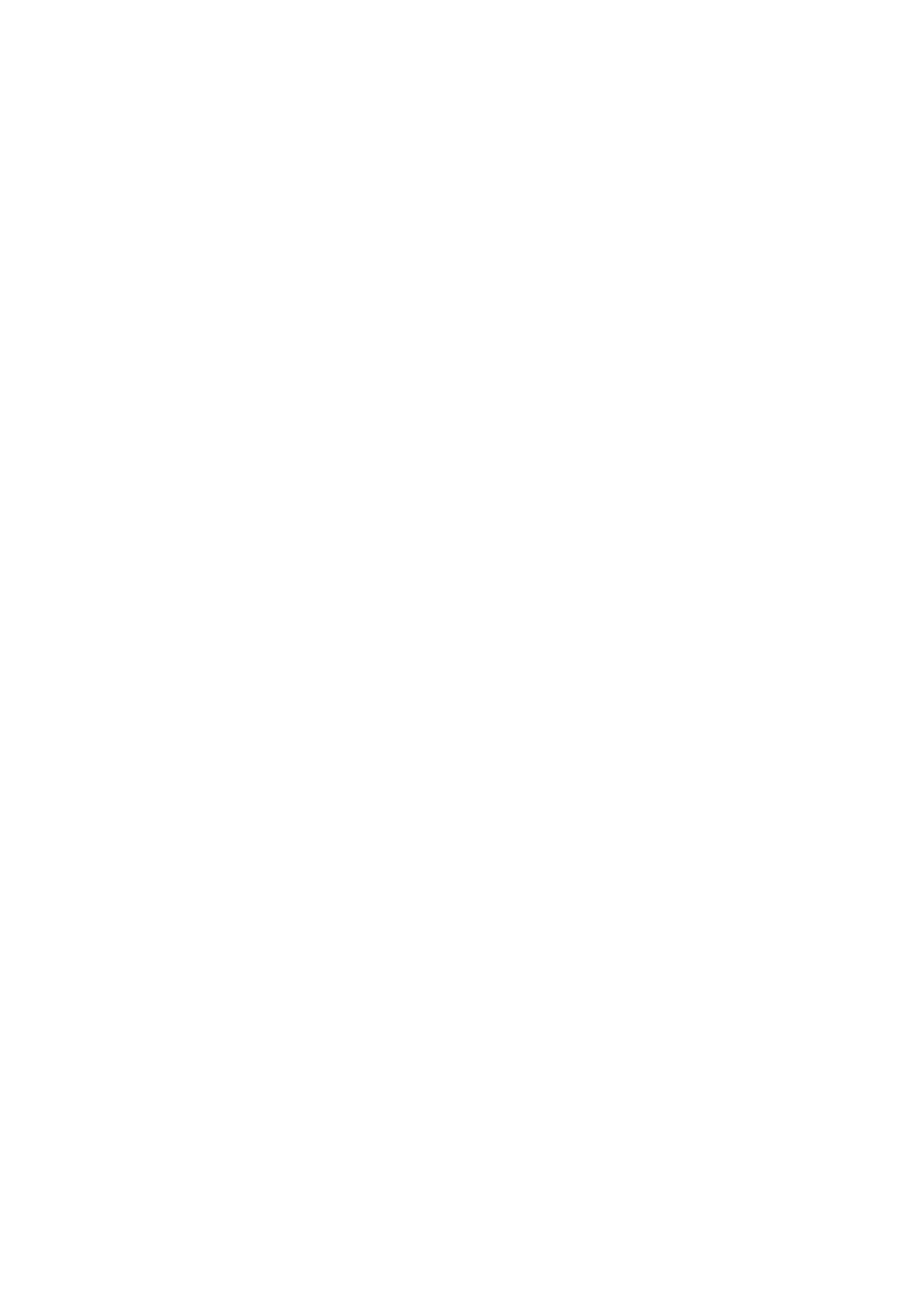# <span id="page-8-0"></span>**1.Introduction**

Sir Nicholas Stern's review of the economics of climate change (Stern, 2006) predicted a bleak future for the global economy if the world fails to cut back emissions of greenhouse gases (GHGs). Against this backdrop, former UK cabinet minister Stephen Byers asserted that flying one kilogram of kiwifruit from New Zealand to Europe generates five kilograms of carbon dioxide. Additionally, in May 2008, celebrity chef Gordon Ramsay stated that restaurants serving out-of-season produce should be fined. The distance food is transported from producers to consumers and the associated environmental damage due to GHG emissions is known as food miles. This concept has received increasing consumer awareness and media attention in Europe and North America.

As food miles ignores GHG emissions associated with food production, it is now widely accepted by politicians and scientists that distance travelled is not a good indicator of environmental sustainability. Nevertheless, the simplicity of the concept and advertising campaigns urging consumers to substitute domestic food for imported food raises the possibility of a change in consumer preferences in favour of local produce. To our knowledge, the economic implications of the food miles movement have not been empirically investigated elsewhere.

We examine the economic consequences of a shift in preferences in the UK, France and Germany (countries where the food miles movement has gained the most momentum) towards food transported shorter distances. Our simulations consider several different relationships between preferences and distance.

In all specifications, we find that welfare losses relative to GDP are largest for Sub-Saharan African nations and New Zealand. For some distance-preference shift relationships, welfare losses in some parts of Sub-Saharan Africa are significantly larger than elsewhere. This is because, despite being geographically closer to Europe than several developed countries, African nations such as Malawi export large amounts of agro-food products (relative to GDP) to Europe. These results indicate that some of the world's poorest nations may suffer the most from European food miles campaigns. New Zealand's reliance on primary exports and its distance from major markets also results in relatively large welfare losses.

This paper is structured as follows. The next section provides an overview of the food miles movement. Section 3 outlines our general equilibrium modelling framework. Section 4 describes the data and details our sources. Section 5 presents our central simulation results and a sensitivity analysis. Section 6 concludes and considers some implications for businesses and policymakers, with a focus on New Zealand.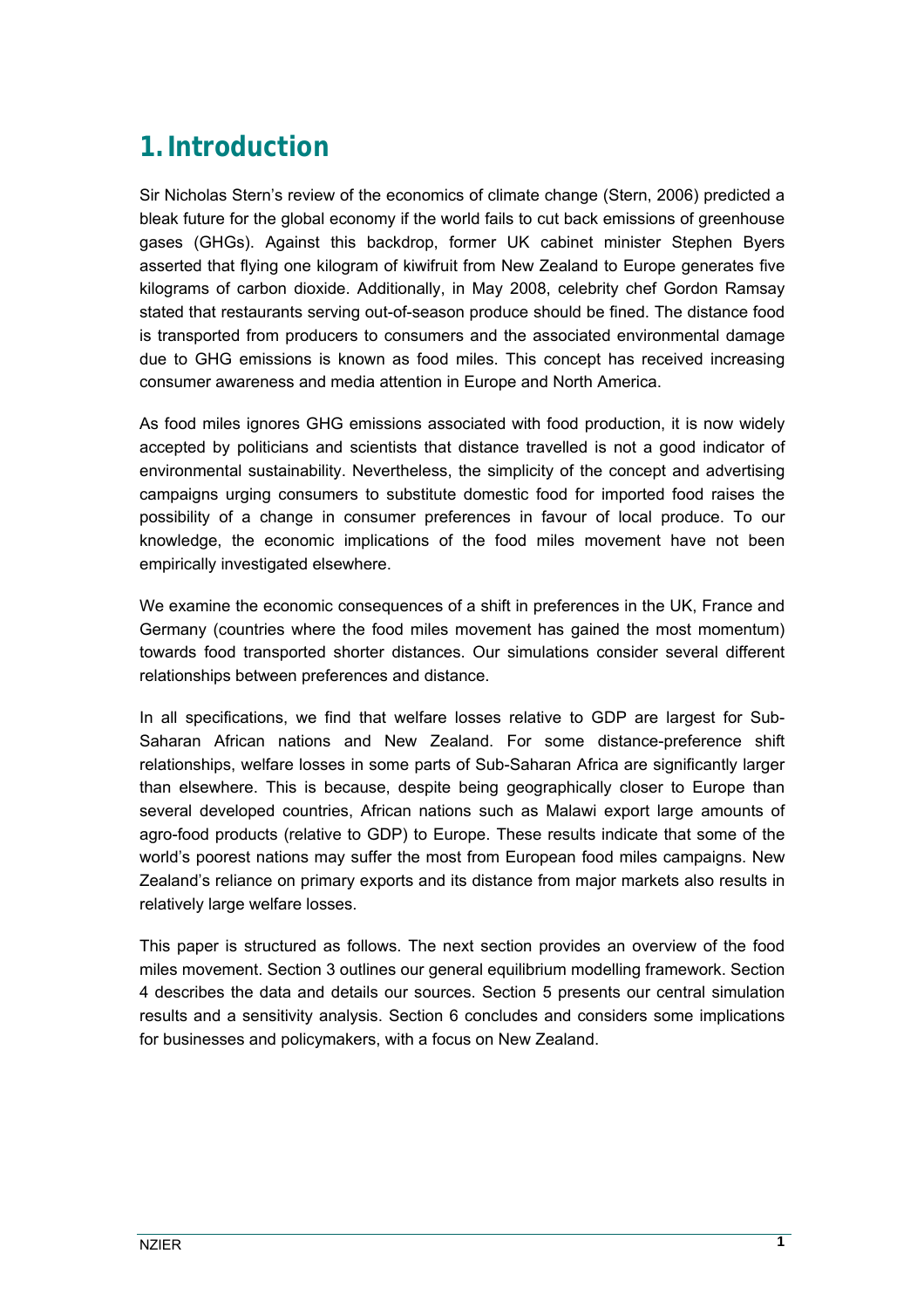# <span id="page-9-0"></span>**2.Overview of food miles**

## **2.1 A brief history**

The phrase 'food miles' was first coined by British academic Professor Tim Lang in the mid-1990s (Paxton, 1994). Lang describes food miles as the distance that groceries travel to reach consumers' plates. The calculation may include kilometres travelled as food is shipped from farms to processors, from processors to storage depots, from storage depots to vendors, and from vendors to consumers. The clear inference is that the further food has to travel, the worse it is for the environment.

Towards the end of the 1990s, food miles became more widely used, as a variety of economic agents embraced its simplicity when seeking to raise environmental concerns. By 2003-04, news articles on food miles were appearing in UK media on a daily basis. The message in these media articles was unambiguous: one easy way consumers can reduce their carbon footprint (broadly defined as the amount of GHG emissions associated with their purchases and the associated environmental impact due to their consumption) is to reduce the amount of food in their diets that has travelled long distances. For example, these articles asked: why buy lamb imported 11,000 miles from New Zealand when a perfectly good substitute can be sourced from Wales? Why buy tomatoes freighted to the UK from Spain when similar fruit can be bought from British farms? And why buy Australian wine when you can find something similar from a source closer to home such as France or Italy?

There are several drivers behind the rise in popularity of food miles in the UK and other parts of Northern Europe. These include protectionism, commercial advertising, food security and lobbying by environmental groups.

- **Protectionism**: Farming associations have been at the centre of efforts to promote the purchase of locally-produced food (at supermarkets and at farmers' markets) over imported products. The UK Farmers' Weekly website launched a concerted food miles advertisingcampaign with the slogan "Local food is miles better" in 2006.<sup>1</sup> This campaign aimed to tap into the UK's long-standing emotional attachment to the rural sector, where farming is seen as a traditional lifestyle. This campaign has been labelled 'protectionism in disguise' by some New Zealand Ministers concerned about its impact on trade flows and global emissions. $<sup>2</sup>$  $<sup>2</sup>$  $<sup>2</sup>$ </sup>
- **Commercial**: Sensing that there was growing consumer awareness of the distance travelled by, and environmental impact of, food, some UK producers launched their own advertising campaigns highlighting the perceived environmental evils of imported food. In 2006 a print advertisement by a UK dairy producer showed a picture of a

<span id="page-9-1"></span><sup>|&</sup>lt;br>|<br>| See [http://www.fwi.co.uk/gr/foodmiles/index.html.](http://www.fwi.co.uk/gr/foodmiles/index.html)

<span id="page-9-2"></span><sup>2</sup>New Zealand's Trade Minister suggested that "calls for food miles to be used in fact contradict the goal of reducing global emissions and are often a thinly disguised appeal for self-interested protectionism". (See <http://www.beehive.govt.nz/release/food+miles+claims+miss+target>) Also New Zealand's Agriculture Minister's commented that "[food miles] is being used in Europe by self interested parties trying to justify protectionism in another guise".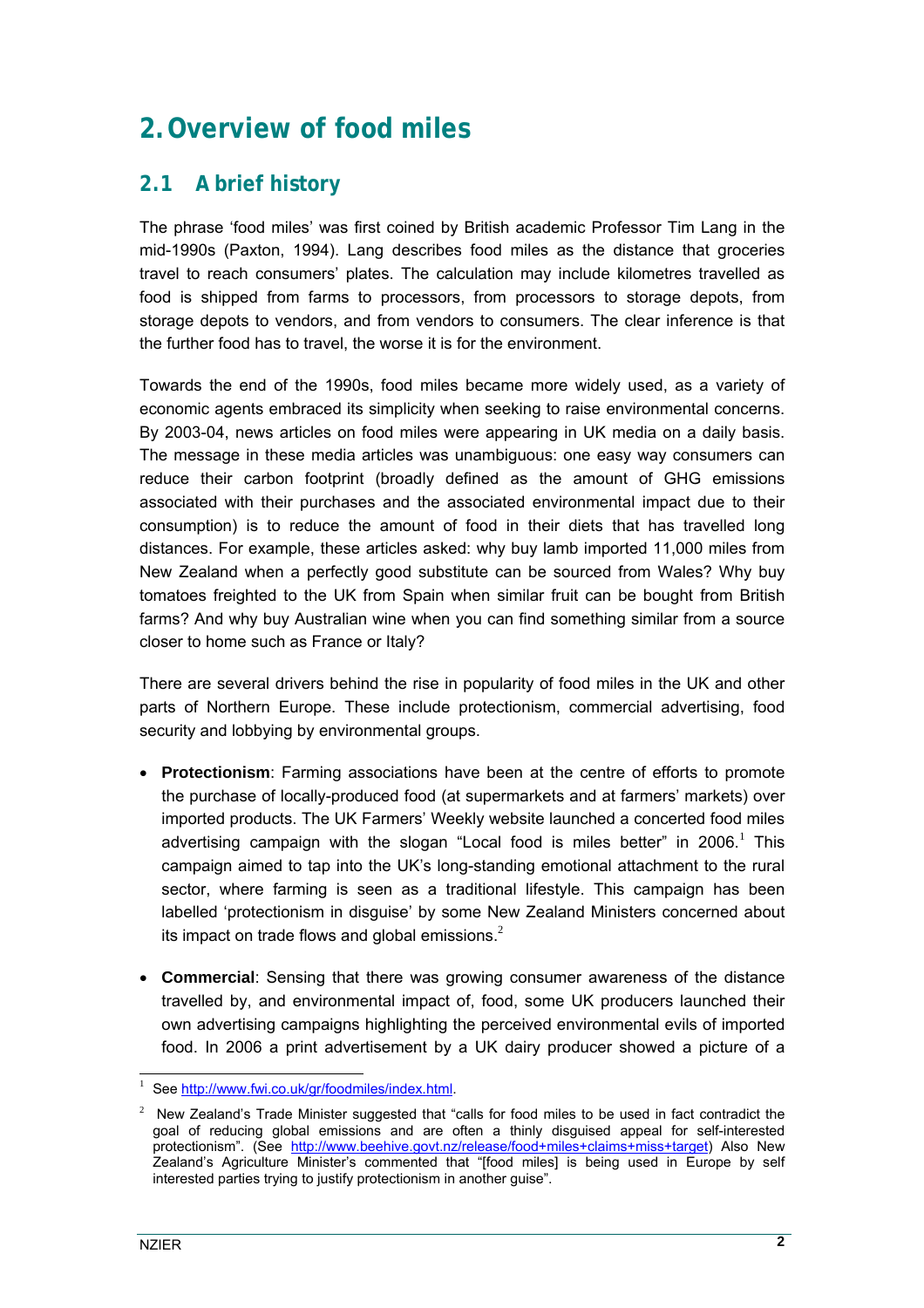<span id="page-10-0"></span>rusting freight ship belching smoke (supposedly portraying the pollution caused by transporting butter from New Zealand) alongside a picture of a sun-drenched, thatched traditional farmer's cottage (supposedly representing the way that butter is madein the UK). $3$  The caption asked readers why they would want to buy butter that has been transported 11,000 miles when they could purchase a similar product from local sources.

- **Food security**: Food security has always been a concern of some portions of society in the post-War era, due to the shortage of food available in the World Wars. There is thus reluctance in some quarters to become overly reliant on other countries for essential food items and that a shift to greater self-sufficiency in food production would be a good idea. $4$
- **Environmental**: As the concept of food miles became more commonly used, environmental lobby groups and NGOs adopted the idea and suggested that households could reduce their carbon footprint by reducing their imports of foodstuffs andbuying more locally produced items.<sup>5</sup> As outlined below, this simple assertion is misplaced, but for households wanting to be seen to 'do their bit' to combat climate change, it seems like a fairly intuitive and easy thing to do.

A combination of these various drivers resulted in food miles becoming an increasingly oft-used expression amongst media, consumers and retailers in the UK in particular.

The concept of 'flower miles', largely aimed at African flora, highlights another important aspect of the food miles debate. Developing countries are often heavily reliant on exports of primary products, and many are located far away from their key export markets. A reduction in purchases of items from developing countries due to food miles concerns could have a significant detrimental effect on agricultural exports from these countries. Kenya has responded to food miles movements with the 'Grown under the sun' campaign, highlighting that Kenyan horticulture uses relatively few energy-intensive inputscompared to European producers. $6$ 

## **2.2 Why might New Zealand be concerned about food miles?**

Despite the clear flaws in the concept of food miles as a measure of environmental sustainability (as outlined below in section [2.3\)](#page-11-1), New Zealand has a significant interest in how food miles and other sustainability-related issues develop in countries such as the UK, Germany and France, for the following reasons:

• Despite the diversification of the New Zealand economy in recent decades, the primary sector remains central to New Zealand's economic prospects.

<span id="page-10-1"></span>3 <sup>3</sup> See [http://www.foodanddrinkeurope.com/news/ng.asp?n=69206-dairy-crest-anchor-butter.](http://www.foodanddrinkeurope.com/news/ng.asp?n=69206-dairy-crest-anchor-butter)

<span id="page-10-2"></span><sup>4</sup> See, for example, <http://www.go-self-sufficient.com/>containing comments such as "in wartime, when the sea lanes were under attack, the country nearly starved."

<span id="page-10-3"></span> $5$  Saunders et al. (2006, p4) note that "The Women's Environmental Network went as far as to say that importing apples from New Zealand is 'insanity'".

<span id="page-10-4"></span><sup>&</sup>lt;sup>6</sup> See [http://grownunderthesun.com](http://grownunderthesun.com/).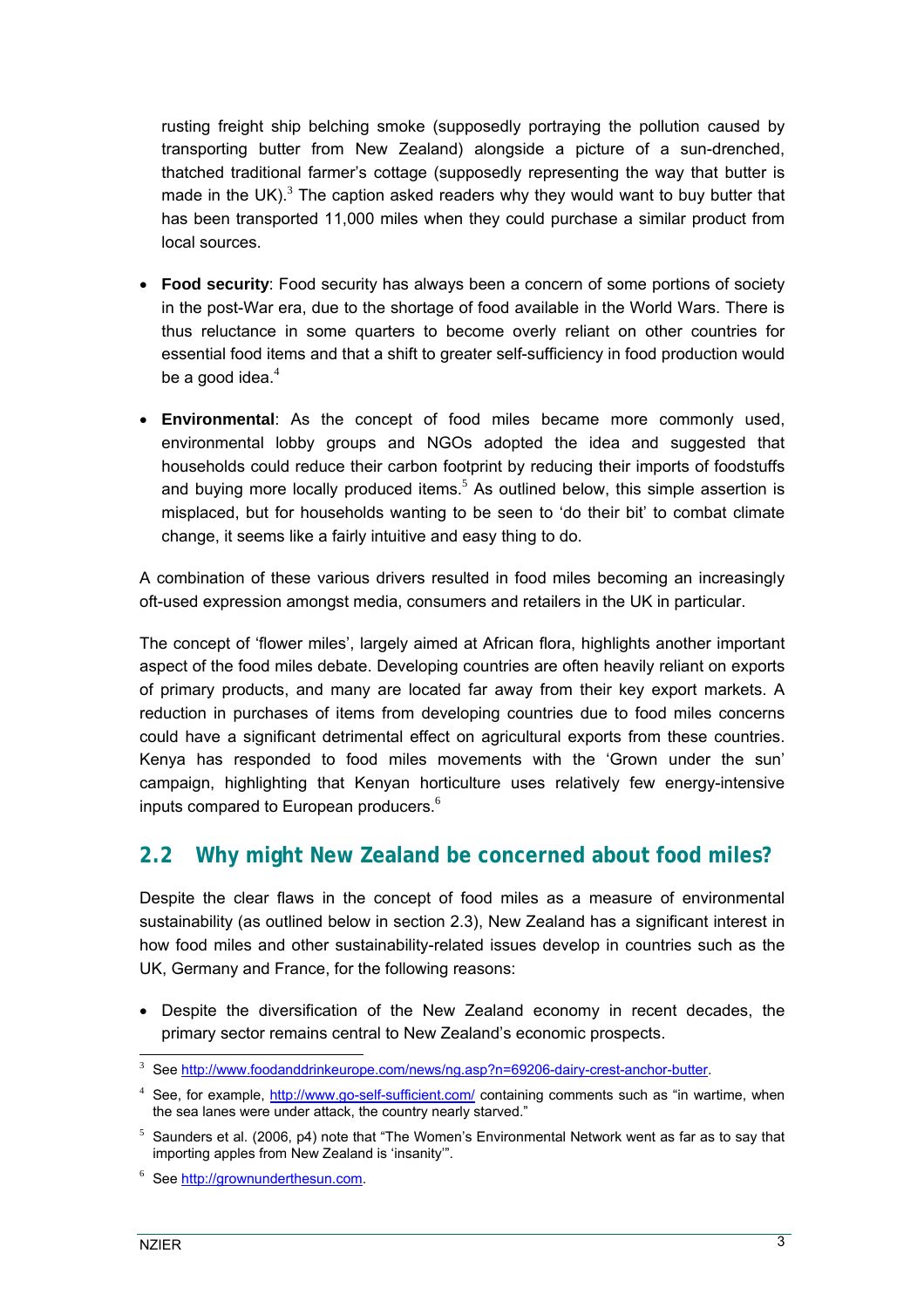- <span id="page-11-0"></span>• Nearly 55% of New Zealand's merchandise exports are related to food and beverages (Statistics New Zealand, 2008).
- The UK, Germany and France account for over \$2.2 billion of food and beverage exports (Statistics New Zealand, 2008) – over 10% of New Zealand's total food and beverage exports.
- There is no escaping that New Zealand is the most geographically-distant developed country from the UK. Any goods transported from New Zealand must travel a long way to market. And some of these exported goods compete with domestically produced items and/or similar items transported shorter distances, such as lamb, apples and dairy products.
- Inbound tourism is also an important source of export earnings (around as large as the New Zealand dairy export sector) and could also be negatively affected if consumers start to avoid long-haul air travel due to concerns over the GHG emitted during these flights.

Therefore New Zealand has tended to be portrayed as the 'poster child' of food miles – if a European journalist is looking to run a story along the lines of "Why buy good X from far-away country Y when you could buy something similar that is produced locally and thus reduce your food miles?", then New Zealand has often been used as Country Y.

## <span id="page-11-1"></span>**2.3 Catchy phrase, flawed concept[7](#page-11-2)**

Despite the attention received by food miles, reducing purchases of imported food will not necessarily reduce GHG emissions. First, an assessment of the environmental consequences of consuming food from different countries should evaluate GHG emissions during the product's lifecycle, including sowing, growing, harvesting, packaging, storage, transportation and consumption. Second, by considering only distance travelled, food miles do not take into account the GHG efficiency of alternative transport modes. The energy used, and emissions generated, per tonne-kilometre of freight depends on whether food is moved using aeroplanes, ships, trains, heavy goods vehicles, light goods vehicles or household cars. For example, carbon emissions from long-haul air freight are over 100 times larger than those from sea freight (Department for Environmental, Food and Rural Affairs, DEFRA, 2001 & 2008; and Mason et al, 2002).

Several studies highlight that food miles are an inadequate measure of environmental sustainability. For example, DEFRA (2005, p.v) notes that it can be more sustainable (in energy terms) to import tomatoes from Spain than to produce them in heated greenhouses in the UK. Saunders et al. (2006) estimate that, even after taking into account transport to the UK, the energy associated with consuming dairy products, lamb, apples and onions from New Zealand is still lower than that associated with equivalents from alternative sources. Schlich and Fleissner (2003, p.6) conclude that, when energy use in the production phase is taken into account, New Zealand lamb has lower energy

<span id="page-11-2"></span><sup>-&</sup>lt;br>7  $\frac{7}{7}$  We would like to thank Neil Fraser of MAF for this characterisation of food miles.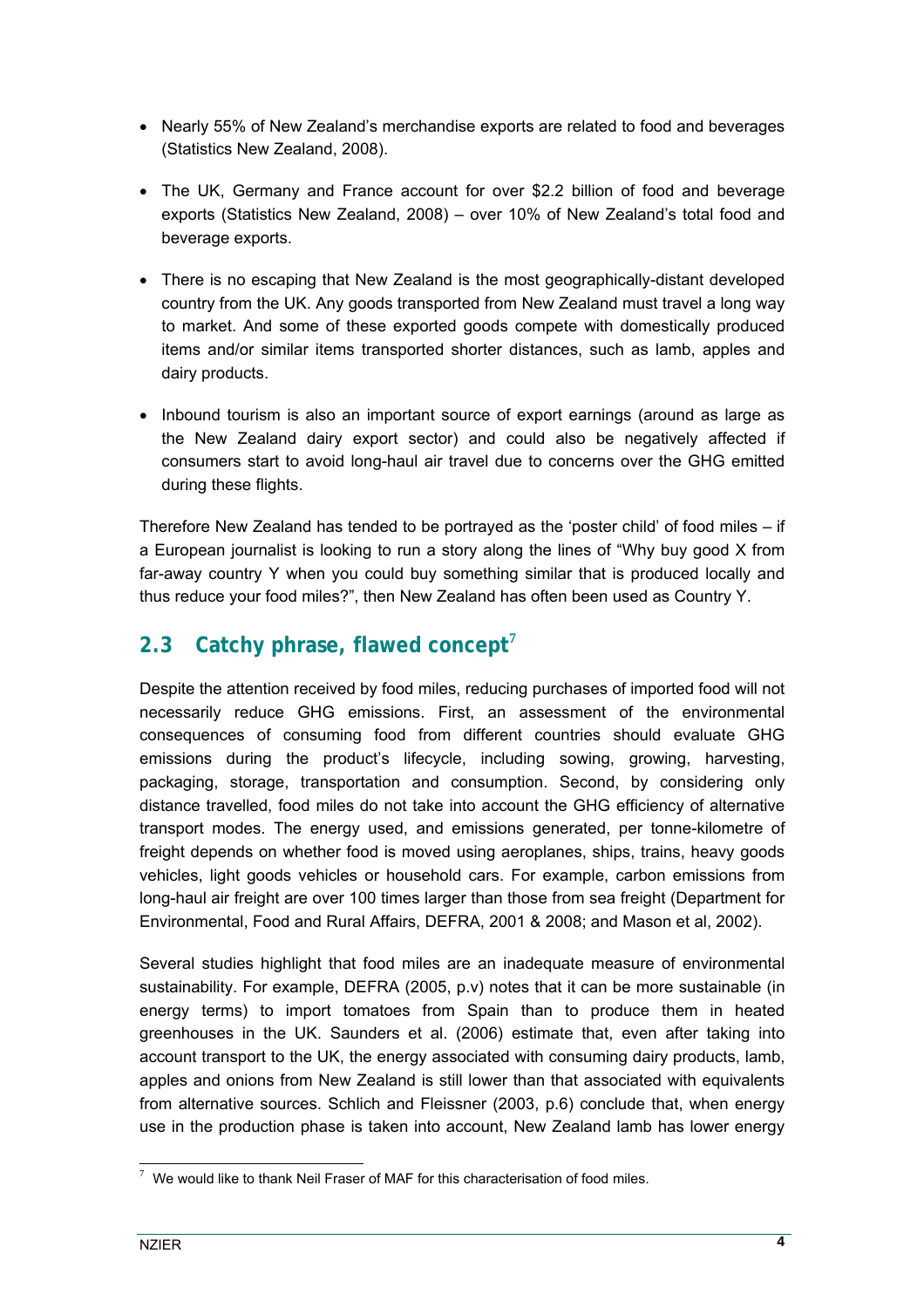<span id="page-12-0"></span>inputs than lamb produced in Germany. Williams (2006) estimates that carbon emissions associated with importing Kenyan roses into the UK are almost six times lower than for roses imported from the Netherlands (where roses are artificially heated), even after accounting for emissions associated with air-freight.

Other research has confirmed that the majority of environmental costs associated with food transportation are generated from domestic rather than international freight. DEFRA (2005) reports that domestic freight accounts for 82 per cent of vehicle kilometres associated with transporting food consumed in the UK. Pretty et al. (2005) compare external environmental costs (increased carbon emissions from fossil fuel consumption) of sea and air freight with the total cost (monetary plus environmental costs) for consumption of a representative food basket in the UK. Sea, internal water and air transport account for a "trivial" proportion (0.0002 per cent) of total food costs, and just 0.003 per cent of total food externalities. On the other hand, on-farm externalities, domestic road transport and household shopping trips account for nearly two-thirds of total food externalities. Similarly, a standard British shopping trip of 6.4 kilometres in a large family car to collect 20 kilograms of food uses 25.6 megajoules of energy, the same amount of energy used to transport 20 kilograms of food over 8,500 kilometres by sea (Heyes and Smith, 2008).

The key conclusion in the food miles literature is that reducing the distance that food has to travel does not necessarily reduce its environmental impact, once the emissions generated across the entire production cycle are considered. Indeed, in some circumstances buying locally may increase (and not decrease) global GHG emissions.

## **2.4 Consumer preferences**

Assessing GHG emissions over a product's life cycle is difficult for consumers. If they are to make informed choices, they need to know the GHG footprint of all of the products available to them, and then weigh up environmental costs against other factors such as price,freshness, quality and seasonality.<sup>8</sup> Some UK retailers (Tesco in particular) have already started to investigate options for 'carbon labelling' that would present this information. They have quickly realised that this is a massive undertaking that requires a considerable amount of scientific research (Adam, 2007). DEFRA, The Carbon Trust and The British Standards Institute have collaborated to develop a Publicly Available Specification (essentially a common, voluntary standard) for measuring the GHG footprint of goods and services. This may, in time, be a basis for widespread retailer carbon labelling.

Despite methodological problems, surveys and media reports from the UK suggest that consumers are increasingly aware of the potential environmental impacts of food purchases, and are looking to purchase more locally-grown food. For example, a UK communications agency found that around 56 per cent of UK consumers are aware of the

<span id="page-12-1"></span>It might be expected that in the current economic environment in the UK, the importance of prices in consumers' food purchasing processes would rise, and more peripheral concerns such as the sustainability of their purchases might be less vital.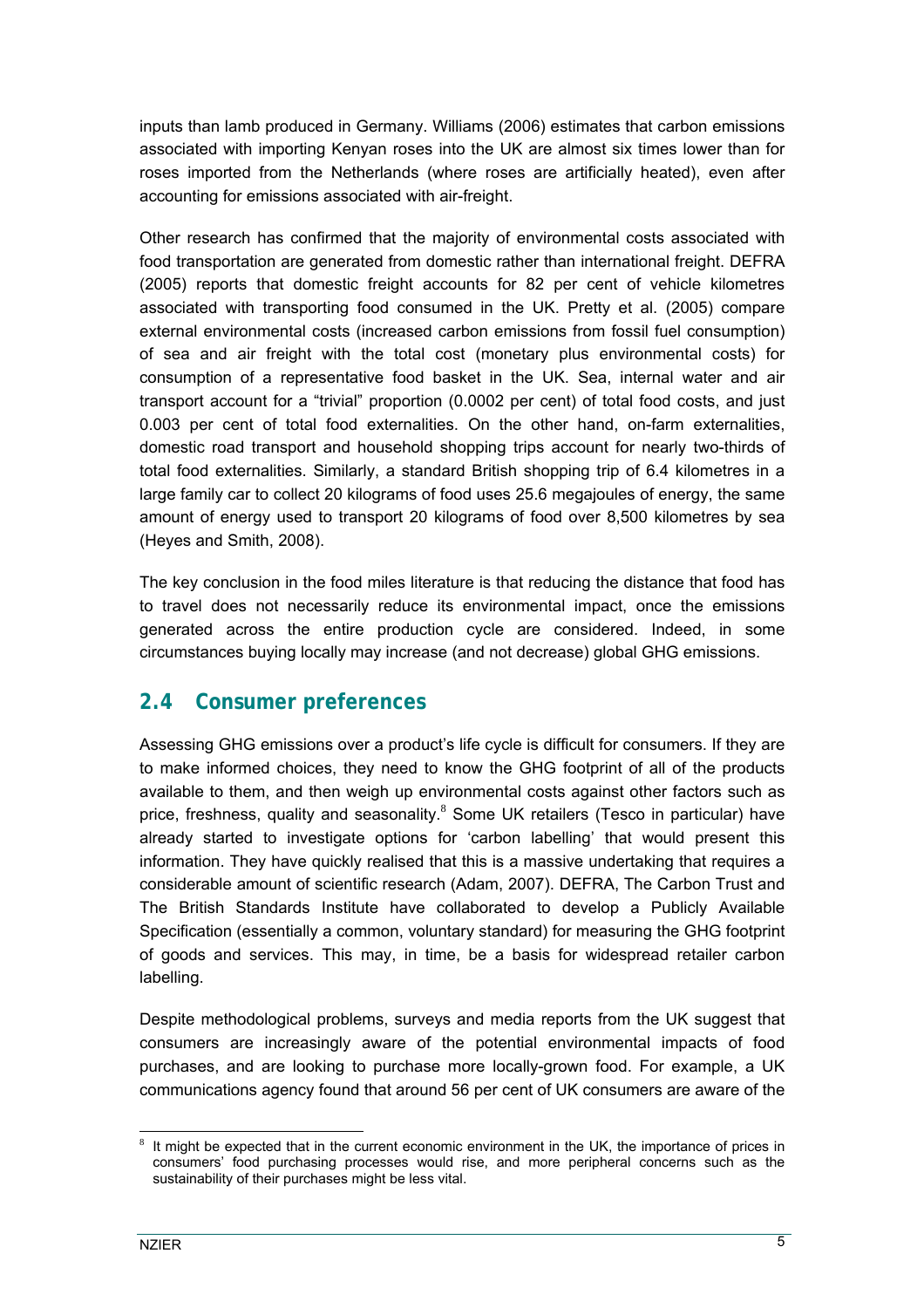<span id="page-13-0"></span>phrase 'food miles' (Fishburn Hedges, 2007). Furthermore, a survey by a UK online bank indicated that 40 per cent of UK consumers are prepared to pay 10 per cent more for environmentally-friendly goods (those that are organic, recycled or energy efficient). In the same survey, around 71 per cent of people reported that they aimed to reduce their personal carbon footprint by buying more UK-grown fruit and vegetables (Anon., 2008). Furthermore, sales of locally produced food at Waitrose supermarket rose by 58 per cent in 2007-08 (Waitrose, 2008), and 40 per cent at Tesco (Hawkes, 2008).

Although the food miles movement has gained the most momentum in the UK, there is growing awareness of this concept elsewhere. The European Commission (2008) found that 21 per cent of European consumers have bought locally-produced products or groceries in the past for environmental reasons. This figure was higher than the EU average in the UK (30 per cent) and Germany (29 per cent). In the same survey (p. 14), 75 per cent of consumers reported that are prepared to pay a "little bit more" (undefined) for environmentally-friendly products. This figure was higher than the European average in the UK, France and Germany. Our numerical analysis focuses on the economic impacts of food miles-induced preference changes in these nations.

# **3.Modelling framework[9](#page-13-1)**

## **3.1 Introduction**

Despite the finding that the environmental impacts from reducing the distance that food has to travel are often negligible, and even negative, the food miles concept does appear to be changing consumers' preferences. We analyse the economic impacts of this preference shift using a global, economy-wide model.

## **3.2 Structure of GTAP model**

Our chosen model, 'GTAP6inGAMS', draws on the Global Trade Analysis Project (GTAP) database (Dimaranan, 2006) and is programmed using the General Algebraic Modelling System (GAMS). GTAP6inGAMS is a static, perfectly competitive, multi-regional representation of the global economy that determines the production and allocation of goods. Models like GTAP6inGAMS are widely used to evaluate the outcomes of trade policies (see, for example, Francois and Wignaraja, 2008; Grant et al., 2007; Philippidis and Sanjuán, 2007; and Winchester, 2006). We outline the basic structure of the model below. Rutherford (2005) sets out the model in detail.

GTAP6inGAMS takes into account several important empirical observations that are not replicated in standard trade models. These include intra-industry trade and the failure of the law of one price for traded goods. Accordingly, imports in GTAP6inGAMS are differentiated by country of origin according to a constant elasticity of substitution (CES) function (i.e., the import demand specification is separable). Composite imports are also

<span id="page-13-1"></span> $9$  Readers interested in the results rather than the specifics of the methodology may wish to move ahead to section 5.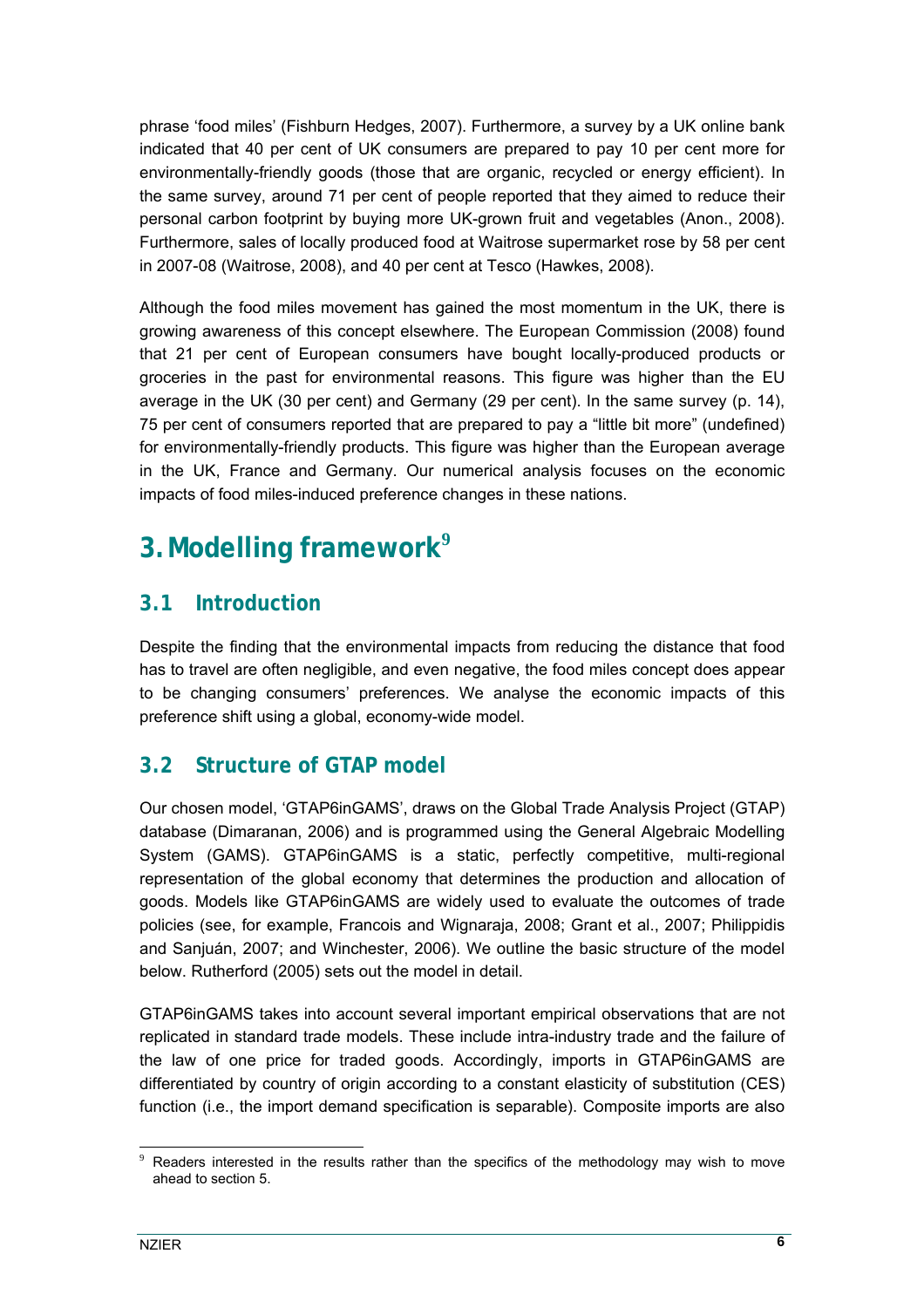<span id="page-14-0"></span>differentiated from domestic products using a CES function following Armington (1969). Elasticity parameters for our import specification are sourced from Hertel et al. (2007). In general, elasticities of substitution between imports from different sources are twice as large as elasticities governing substitution possibilities between composite imports and domestic goods.

Production technologies exhibit constant returns to scale and product and factor prices adjust to maintain zero profits. Output in each sector is produced by a Leontief nest of an intermediate input composite and a primary factor composite. The intermediate input composite is derived from a further Leontief aggregation of different products (which are themselves composites of domestic and imported varieties).

Expenditure in each region is allocated by a representative consumer. Expenditure shares across savings and government and private spending are constant. Savings is used as a proxy for future consumption, but the stock of capital is fixed. Private expenditure and government expenditure are Cobb-Douglas aggregates of commodities. As with intermediates, commodities entering final demand are composites of imported and domestic varieties.

Turning to closure, factor prices are endogenous, there is full employment, and factors are perfectly mobile across sectors (but immobile internationally). Fiscal balances are achieved by lump sum transfers from private households to governments. The capital account closure stipulates that savings and investment move together, so each region has a constant current account deficit.

## **3.3 Specification of preference change scenarios**

We model food miles-induced preference changes using an 'iceberg' specification. That is, we assume a proportion of agro-food commodities exported to active countries 'melts' during transportation. This specification has two interpretations relevant for our analysis. First, the quantity of the product that melts may represent the amount of resources producers must use to persuade consumers to continue to buy the product after the implementation of food miles campaigns. Second, melting can be interpreted as a qualityadjustment by consumers in active countries. Specifically, following the introduction of a food miles campaign, consumers in active countries might value, say, a foreign apple at 80 per cent of its pre-food miles value. We favour the latter interpretation.

Preference changes can be modelled using alternative frameworks. In partial equilibrium settings, Conrad (2005) and Richardson and Stähler (2008) include (variable) social concerns directly in the consumer's utility function. Nielsen and Anderson (2001), on the other hand, add preference shift parameters to linearised demand functions in a global, economy-wide model. These methods and an iceberg formulation have qualitatively similar impacts on producers. We use an iceberg specification as this framework has a simple interpretation and is commonly used to capture non-tariff barriers (see, for example, Philippidis and Sanjuán, 2007).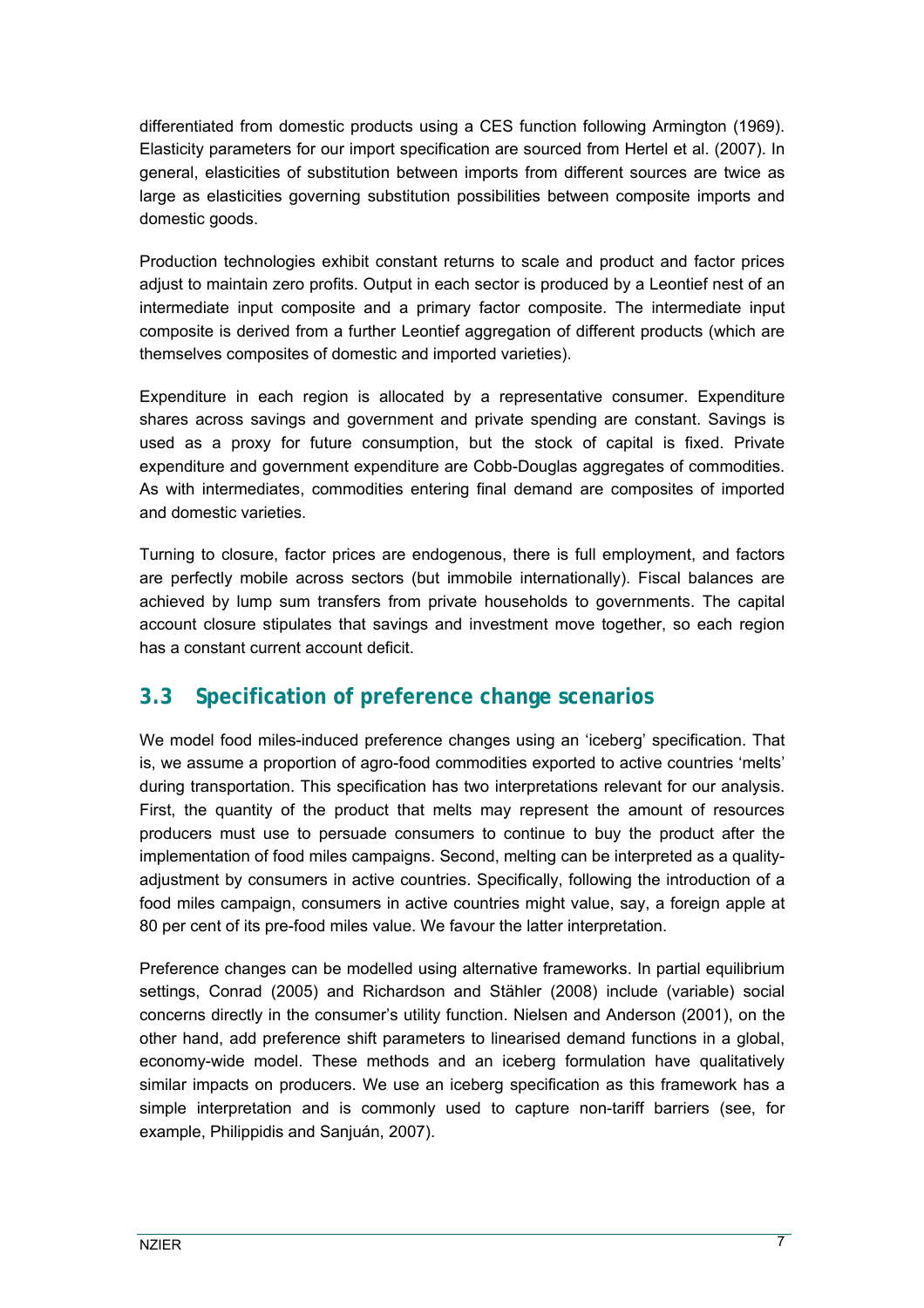<span id="page-15-0"></span>We relate iceberg costs to distance using a flexible functional form. The proportion of exports from region *r* to active region *s* that melts during transportation (*λ r, s* ) is given by:

$$
\lambda_{r,s} = \alpha + \beta d_{r,s}^{\rho} \tag{1}
$$

where

*dr*,*s* is the distant between region *r* and active region *s*

*α*, *β* and *ρ* are positive parameters.

We examine preference changes in active nations individually and as a group. There is little empirical evidence to guide calibration of our iceberg specification. We choose a "ballpark" melting percentage guided by our earlier observations. In our base simulations, we set *α* = 0, *ρ* = 1 and calibrate *β* so that it is equal to 0.2. As New Zealand is the nation most isolated from active regions, the fraction of exports to active countries from other regions that melts is less than 0.2. We go on to consider a range of values for these parameters, reflecting the fact that the extent and nature of food miles-related preference changes are not yet easy to identify with any certainty.

# **4.Data**

### **4.1 GTAP database**

Version 6 of the GTAP database identifies 87 regions and 57 commodities and is a representation of the global economy in 2001. For computational ease, we aggregate the database to form 15 regions and 14 sectors. The composition of regions and sectors identified in our model in terms of components recognised in the GTAP database is highlighted in [Table 7 \(](#page-31-1)Annex). We identify 10 agro-food sectors, forestry, resource based sectors, other manufacturing and services. Our regional aggregation identifies Australia, New Zealand, several Sub-Saharan African regions, countries with active food miles campaigns (the UK, France and Germany – henceforth 'active nations'), and other nations.

Our treatment of Sub-Saharan African nations singles out Madagascar and Malawi as Europe is a key export market for these nations. Other African nations, such as Kenya, may also suffer large losses from European food miles campaigns. Unfortunately, both version 6 and the recently-released version 7 of the GTAP database place Kenya in a composite region.<sup>10</sup> [S](#page-15-1)ee Wynen and Vanzetti (2008) for a discussion of the impact of food miles on Kenya. $11$ 

<span id="page-15-1"></span><sup>&</sup>lt;sup>10</sup> Version 7 of the GTAP database was released after this paper was drafted. It updates the global economy to a 2004 base year and contains 113 regions, compared to 87 in version 6. It is unlikely that running our simulations using version 7 would make a significant difference to the direction and percentage change of the results, although the levels may change somewhat.

<span id="page-15-2"></span> $11$  The issue is well – albeit melodramatically – summarised by the following: "In floppy hats and gumboots, Kenya's Kikuyu farmers are preparing for war. There isn't an AK-47 in sight, though there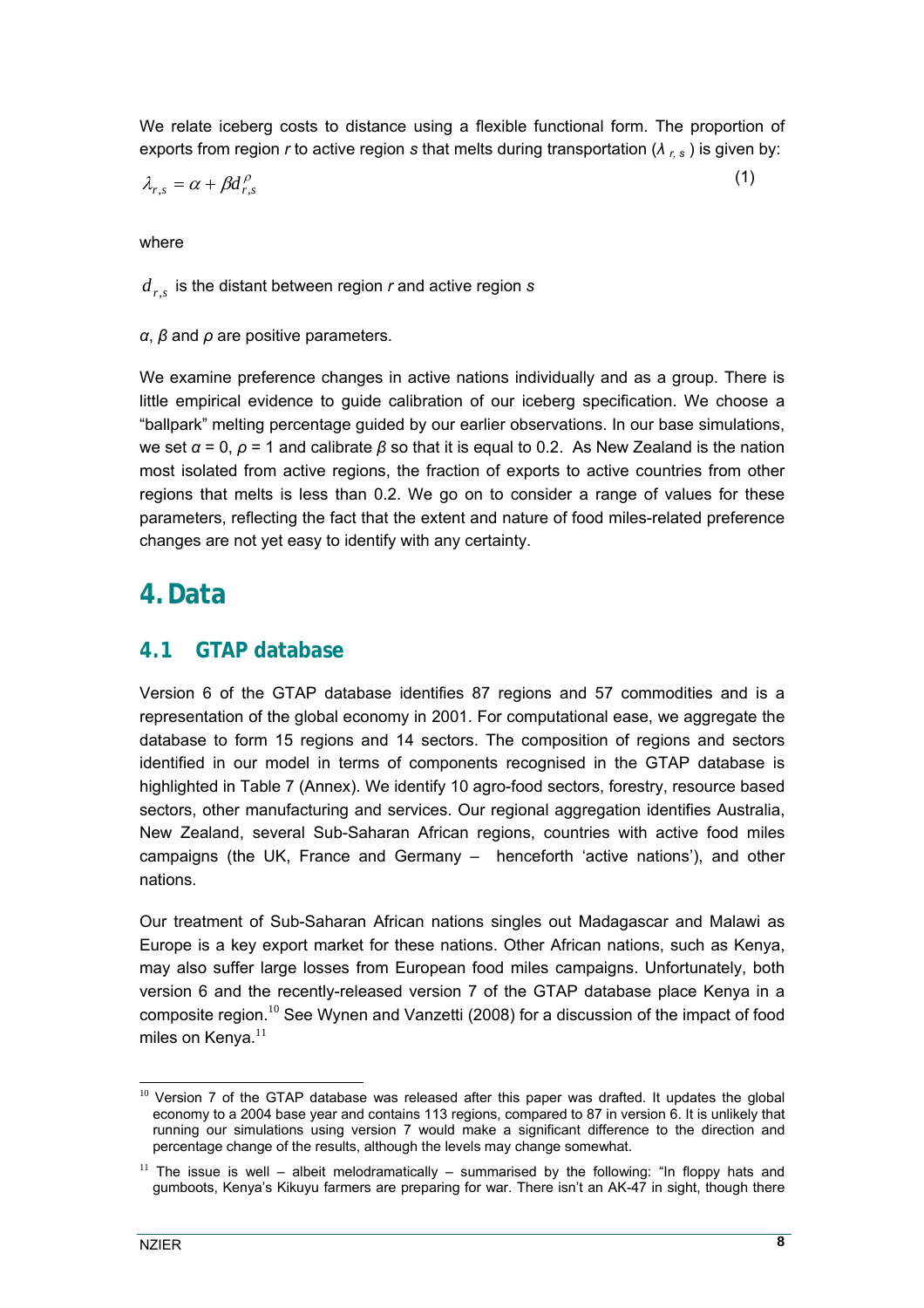<span id="page-16-0"></span>As the impacts of food miles preference changes will be highly dependent on the share of agriculture in an exporting country's economy and the distance that country is from key markets, we provide some background information on these two considerations below.

## **4.2 Agro-food trade shares**

[Table 1](#page-17-1) displays agro-food exports relative to GDP – a measure of how important agriculture is to a country's economy. Agricultural exports to the UK are highest for (in descending order) Malawi (1.88 per cent of GDP), Rest of South African CU (1.27 per cent) and New Zealand (1.10 per cent). With respect to exports to France, exports-to-GDP ratios are relatively high for Madagascar (3.08 per cent), Malawi (0.76 per cent) and Rest of sub-Saharan Africa (0.57 per cent). Germany, on the other hand, is a relatively important export market for Malawi (3.10 per cent) and New Zealand (0.72 per cent).

Turning to figures for all active nations (the sum of UK, France and Germany), significance measures are considerably higher for Malawi and Madagascar, 5.73 per cent and 3.42 per cent respectively, than those for other nations. Moderately high numbers are observed for New Zealand (2.15 per cent), Rest of South African CU (1.91 per cent) and Rest of Sub-Saharan Africa (1.62 per cent).

Overall, the data indicate that agro-food exports to active nations are more important for several Sub-Saharan African countries than other countries. As food miles preference shifts impact more heavily on countries that are further away and/or on countries with high proportion of agro-food exports, this suggests that food miles welfare losses may be most severe in some of the world's poorest nations. New Zealand also stands out as having an unusual industry structure compared to most developed nations, with agriculture accounting for a much larger share of the economy than in most OECD countries.

1

are plenty of organic cucumbers, carrots, French beans and cauliflowers. It's a battle over who is to blame for climate change – poor African farmers who export their food by air, or Western consumers who care about food miles" (Hartley, 2007).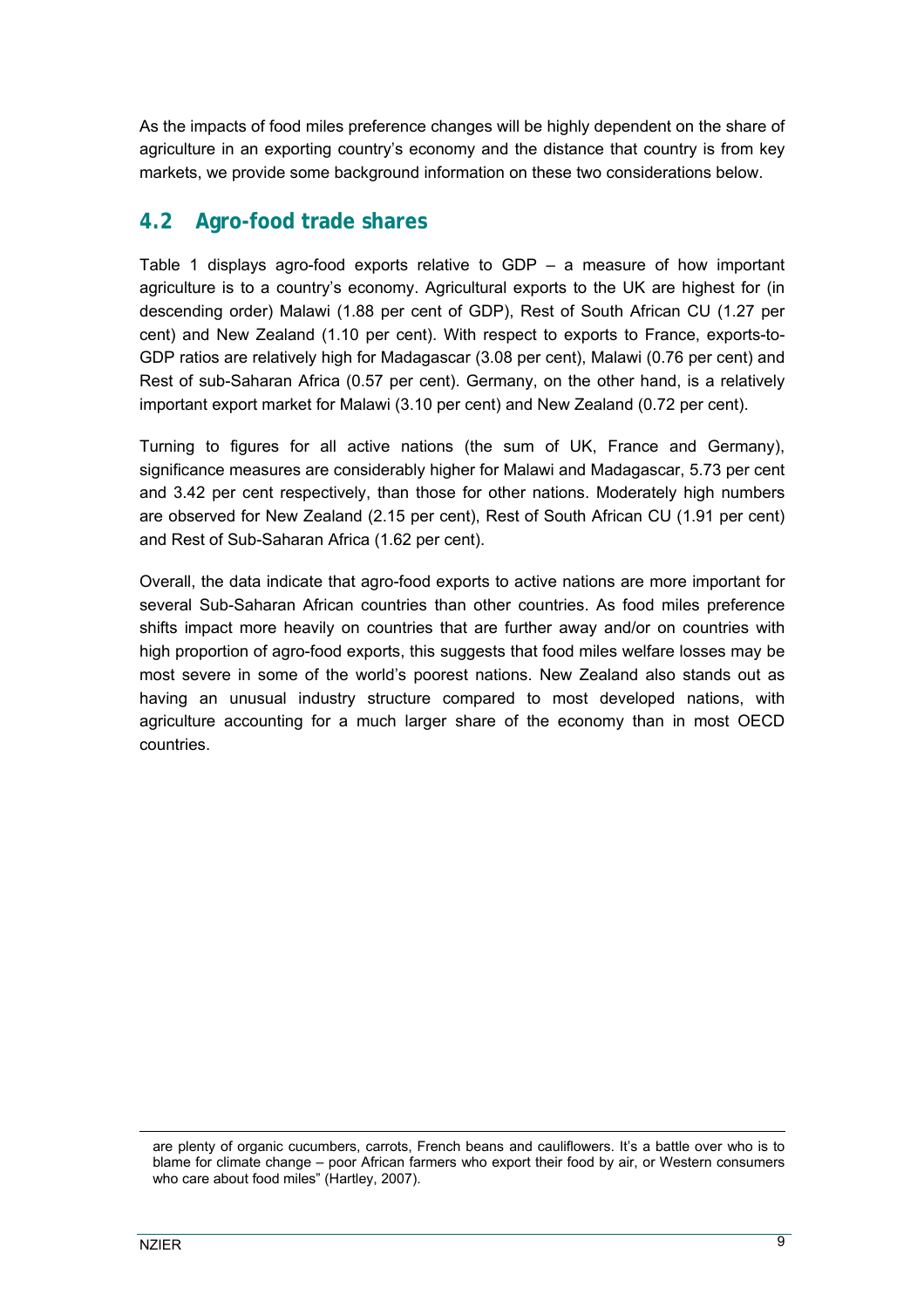### <span id="page-17-1"></span><span id="page-17-0"></span>*Table 1 Agro-food exports to active countries*

Share of GDP, per cent

|                            | UK                       | France                   | Germany                  | All active<br>nations |
|----------------------------|--------------------------|--------------------------|--------------------------|-----------------------|
| Australia                  | 0.19                     | 0.04                     | 0.06                     | 0.29                  |
| New Zealand                | 1.10                     | 0.33                     | 0.72                     | 2.15                  |
| <b>United States</b>       | 0.01                     | 0.00                     | 0.01                     | 0.03                  |
| Japan                      | 0.00                     | 0.00                     | 0.00                     | 0.00                  |
| South East Asia            | 0.04                     | 0.03                     | 0.06                     | 0.13                  |
| South Africa               | 0.44                     | 0.12                     | 0.19                     | 0.75                  |
| Rest of South African CU   | 1.27                     | 0.45                     | 0.19                     | 1.91                  |
| Madagascar                 | 0.05                     | 3.08                     | 0.29                     | 3.42                  |
| Malawi                     | 1.88                     | 0.76                     | 3.10                     | 5.73                  |
| Rest of Sub-Saharan Africa | 0.63                     | 0.57                     | 0.41                     | 1.62                  |
| United Kingdom             | $\overline{\phantom{a}}$ | 0.10                     | 0.06                     | 0.16                  |
| France                     | 0.26                     | $\overline{\phantom{a}}$ | 0.32                     | 0.58                  |
| Germany                    | 0.10                     | 0.15                     | $\overline{\phantom{a}}$ | 0.25                  |
| Rest of EU                 | 0.32                     | 0.36                     | 0.59                     | 1.28                  |
| Rest of World              | 0.08                     | 0.07                     | 0.10                     | 0.25                  |

Source: GTAP v6 database (Dimaranan 2006)

[Table 2](#page-18-1) reports agricultural exports to active nations by product category relative to total agricultural exports to active nations. Focusing on countries likely to be most affected by food miles preference shifts, New Zealand's agro-food exports to active nations are dominated by meat products (50.8 per cent, largely lamb<sup>[12](#page-17-2)</sup>), vegetables and fruit (18.6 per cent, largely apples and onions) and dairy products (13.2 per cent). Madagascar's exports to active nations are largely made up of other food products (70.8 per cent, largely coffee), vegetables and fruits (14.9 per cent, largely vanilla and cloves) and other crops (12.2 per cent). Malawi's agro-food exports to active nations are dominated by other crops (85.9 per cent, largely tobacco and sugar).

<span id="page-17-2"></span> $12$  See Statistics New Zealand (2008) for a comprehensive overview of New Zealand's merchandise trade profile and other international linkages (services, investment, migration, etc).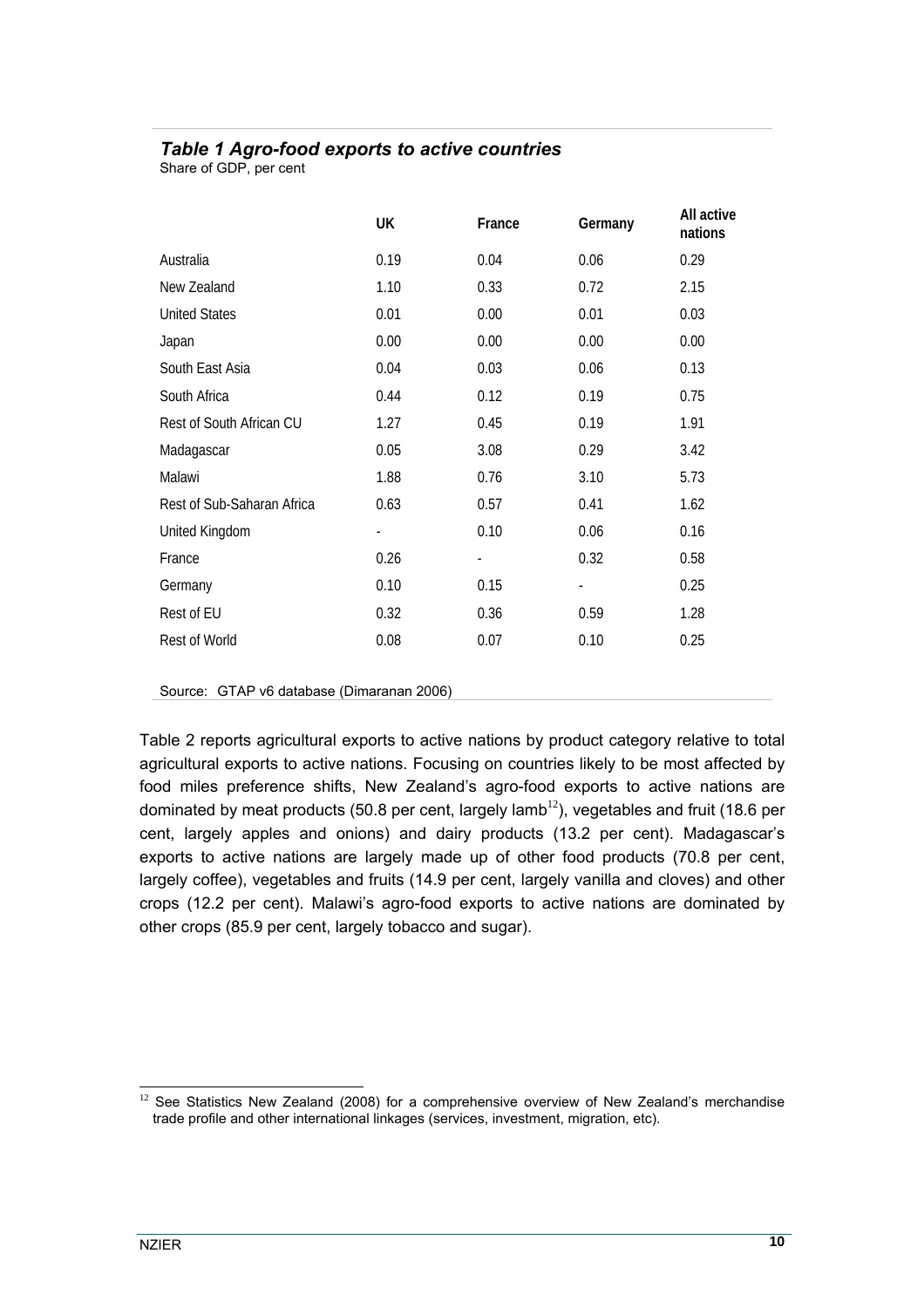### *Table 2 Agricultural exports to the UK, France and Germany by product*

Share of total agricultural exports, per cent

|                            | Vegetables<br>etc | Animal<br>products | Raw milk | Wool | Other<br>crops | Other<br>agriculture | Meat<br>products | Dairy<br>products | Other food<br>products | Misc food<br>products |
|----------------------------|-------------------|--------------------|----------|------|----------------|----------------------|------------------|-------------------|------------------------|-----------------------|
| Australia                  | 2.9               | 1.9                | 0.0      | 14.6 | 1.0            | 4.5                  | 11.6             | 4.8               | 4.3                    | 54.6                  |
| New Zealand                | 18.6              | 2.4                | 0.0      | 6.3  | 0.5            | 0.2                  | 50.8             | 13.2              | 2.6                    | 5.5                   |
| <b>United States</b>       | 16.7              | 7.3                | 0.0      | 0.1  | 14.3           | 11.9                 | 4.0              | 1.6               | 22.8                   | 21.3                  |
| Japan                      | 1.9               | 18.2               | 0.0      | 0.1  | 10.1           | 5.0                  | 13.4             | 1.0               | 38.1                   | 12.4                  |
| South East Asia            | 8.4               | 8.3                | 0.0      | 0.1  | 23.0           | 4.8                  | 12.7             | 0.1               | 29.6                   | 12.9                  |
| South Africa               | 55.0              | 0.9                | 0.0      | 2.3  | 8.6            | 0.8                  | 2.7              | 0.1               | 6.7                    | 22.9                  |
| Rest of South African CU   | 3.6               | 1.6                | 0.0      | 0.2  | 0.9            | $0.8\,$              | 47.8             | 0.2               | 12.1                   | 32.7                  |
| Madagascar                 | 14.9              | 0.4                | 0.0      | 0.0  | 12.2           | 0.5                  | 0.0              | 0.0               | 70.8                   | 1.3                   |
| Malawi                     | 1.2               | 0.1                | 0.0      | 0.0  | 85.9           | 0.9                  | 0.0              | 0.0               | 0.4                    | 11.5                  |
| Rest of Sub-Saharan Africa | 19.7              | 1.2                | 0.0      | 0.1  | 40.9           | 5.0                  | 1.0              | 0.1               | 20.9                   | 11.0                  |
| United Kingdom             | 1.2               | 3.5                | 0.0      | 0.3  | 2.7            | 8.1                  | 10.3             | 7.6               | 35.1                   | 31.2                  |
| France                     | 9.8               | 2.0                | 0.0      | 0.0  | 2.1            | 9.5                  | 11.7             | 12.4              | 21.1                   | 31.2                  |
| Germany                    | 2.7               | 2.1                | 0.0      | 0.1  | 3.8            | 3.2                  | 14.3             | 12.3              | 42.4                   | 19.1                  |
| Rest of EU                 | 16.8              | 2.9                | 0.0      | 0.1  | 7.3            | 2.8                  | 17.4             | 10.6              | 26.6                   | 15.4                  |
| Rest of World              | 19.7              | 3.2                | 0.2      | 0.5  | 14.5           | 12.0                 | 6.7              | 2.2               | 29.2                   | 11.7                  |

<span id="page-18-1"></span><span id="page-18-0"></span>Source: GTAP v6 database (Dimaranan 2006)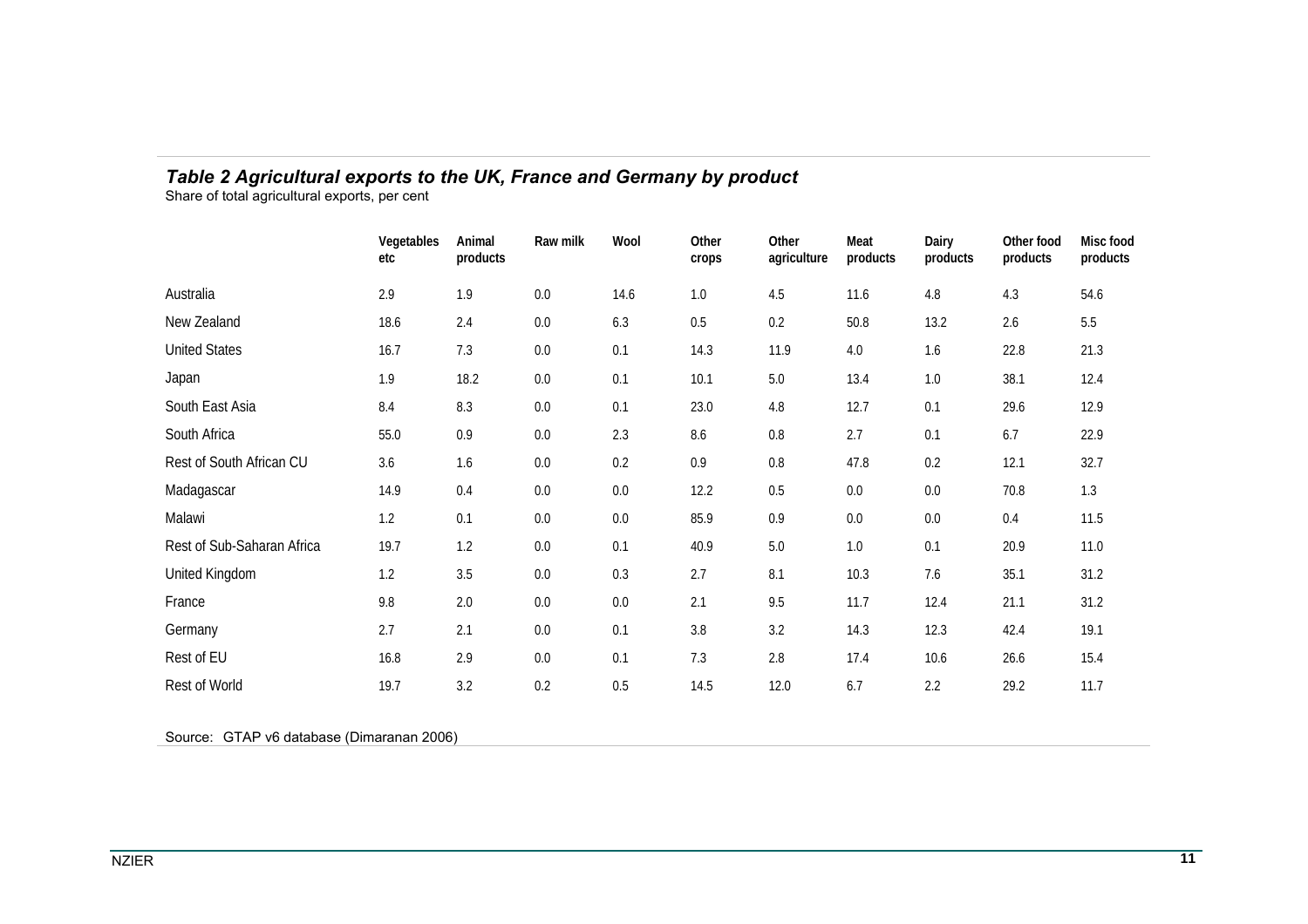## <span id="page-19-0"></span>**4.3 Distance from markets**

To measure distance, we employ harmonic-mean weighted distance measures available from the Centre D'Etudes Prospectives et D'Informations Internationales (CEPII).<sup>[13](#page-19-2)</sup> Guided by Head and Mayer (2002), CEPII calculate bilateral distance between two countries as a population-weighted average of distances between the major cities belonging to those two countries. For distances between active and composite regions in our analysis, such as Rest of Sub-Saharan Africa and Rest of World, we calculate GDPweighted averages of distances between each composite nation and each active nation.

[Table 3](#page-19-1) reports distances between active nations and other regions identified in our analysis. The data highlight Australia's and, in particular, New Zealand's isolation from Europe. Nearly 19,000 kilometres separates New Zealand from active nations. South Africa, Rest of South African CU, Madagascar and Malawi are about 9,000 kilometres from Western Europe, but these nations are geographically disadvantaged in European markets relative to the US, Rest of Sub-Saharan Africa, Rest of EU and Rest of World.

#### <span id="page-19-1"></span>*Table 3 Distances between regions*  Kilometres

|                            | <b>United Kingdom</b> | France                   | Germany                  |
|----------------------------|-----------------------|--------------------------|--------------------------|
| Australia                  | 16,602                | 16,513                   | 15,935                   |
| New Zealand                | 18,521                | 18,894                   | 18,220                   |
| <b>United States</b>       | 6,878                 | 7,457                    | 7,595                    |
| Japan                      | 9,436                 | 9,803                    | 9,086                    |
| South East Asia            | 9,295                 | 9,427                    | 8,771                    |
| South Africa               | 9,489                 | 8,770                    | 9,111                    |
| Rest of South African CU   | 8,675                 | 8,313                    | 8,480                    |
| Madagascar                 | 9,265                 | 8,582                    | 8,666                    |
| Malawi                     | 8,204                 | 7,492                    | 7,701                    |
| Rest of Sub-Saharan Africa | 5,996                 | 5,867                    | 5,902                    |
| United Kingdom             |                       | 750                      | 809                      |
| France                     | 750                   | $\overline{\phantom{a}}$ | 790                      |
| Germany                    | 809                   | 790                      | $\overline{\phantom{a}}$ |
| Rest of EU                 | 1,277                 | 1,049                    | 1,008                    |
| Rest of World              | 6,128                 | 6,182                    | 6,262                    |

Source: Based on distance data from [http://www.cepii.fr/anglaisgraph/bdd/distances.htm.](http://www.cepii.fr/anglaisgraph/bdd/distances.htm)

<span id="page-19-2"></span><sup>13</sup> See <http://www.cepii.fr/anglaisgraph/bdd/distances.htm>.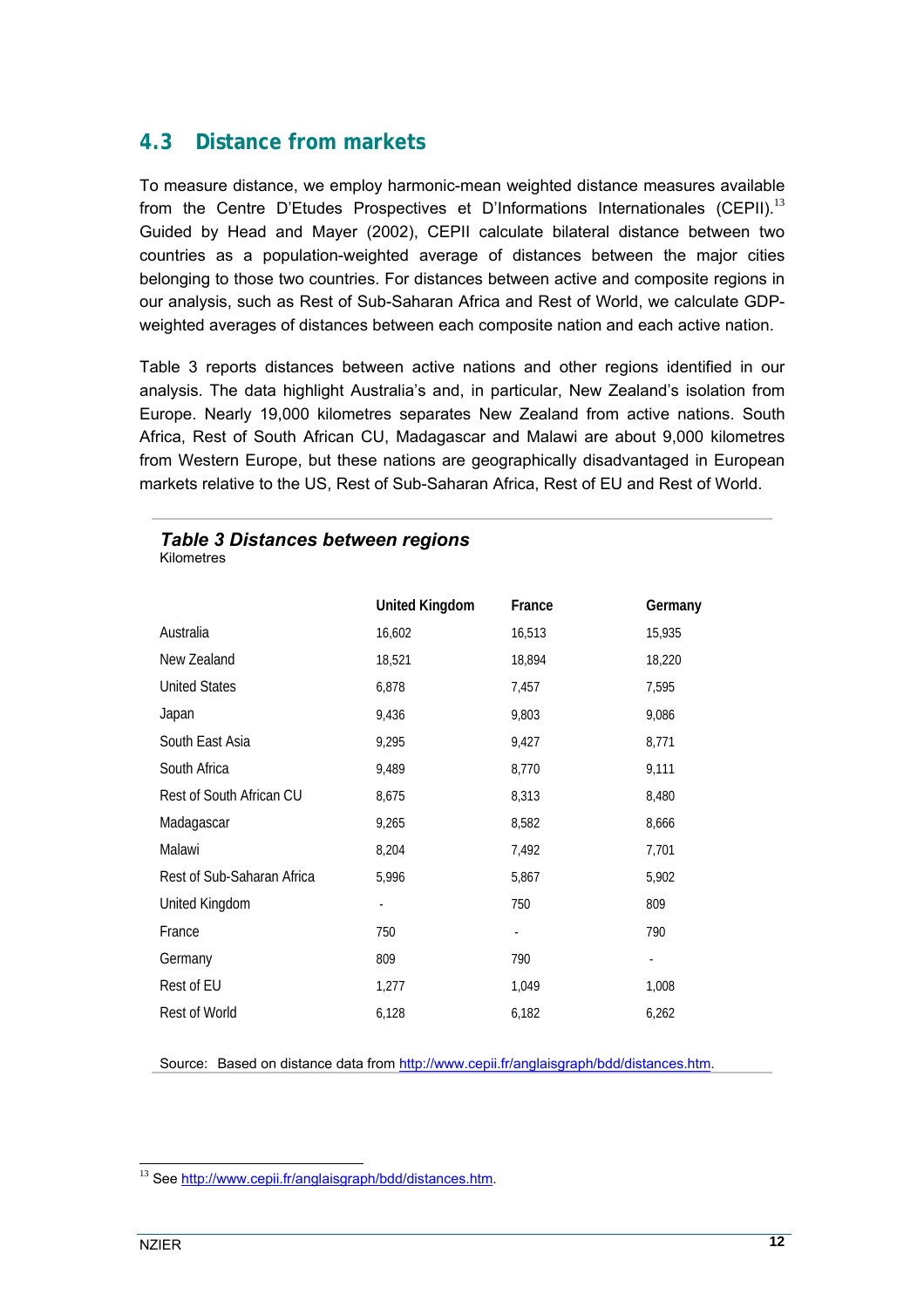# <span id="page-20-0"></span>**5.Simulation results**

We measure welfare changes using Hicksian equivalent variation in income, which allows usto quantify the impact of food miles preference shifts in monetary terms.<sup>14</sup> Reported welfare changes are increments to welfare that can be expected in each and every succeeding year. Equivalent variation as a fraction of GDP is reported in [Table 4](#page-20-1)  below $15,16$  $15,16$ 

### <span id="page-20-1"></span>*Table 4 Global welfare changes*

Equivalent variation relative to GDP, per cent

| Preference change in:      | <b>United</b><br>Kingdom | France   | Germany  | All active<br>nations    |
|----------------------------|--------------------------|----------|----------|--------------------------|
| Australia                  | $-0.014$                 | $-0.004$ | $-0.006$ | $-0.023$                 |
| New Zealand                | $-0.149$                 | $-0.047$ | $-0.101$ | $-0.299$                 |
| <b>United States</b>       | $-0.003$                 | $-0.001$ | $-0.001$ | $-0.005$                 |
| Japan                      | 0.002                    | 0.001    | 0.001    | 0.004                    |
| South East Asia            | 0.006                    | 0.001    | 0.001    | 0.008                    |
| South Africa               | $-0.010$                 | $-0.001$ | $-0.005$ | $-0.016$                 |
| Rest of South African CU   | $-0.057$                 | $-0.012$ | $-0.001$ | $-0.069$                 |
| Madagascar                 | $-0.008$                 | $-0.098$ | $-0.014$ | $-0.119$                 |
| Malawi                     | $-0.073$                 | $-0.042$ | $-0.168$ | $-0.279$                 |
| Rest of Sub-Saharan Africa | $-0.017$                 | $-0.016$ | $-0.013$ | $-0.044$                 |
| United Kingdom             | $\frac{1}{2}$            | $-0.001$ | $-0.001$ | ٠                        |
| France                     | 0.006                    | ÷        | 0.002    | ٠                        |
| Germany                    | 0.004                    | 0.002    | ÷.       | $\overline{\phantom{a}}$ |
| Rest of EU                 | 0.004                    | 0.002    | 0.004    | 0.011                    |
| Rest of World              | $-0.001$                 | $-0.001$ | $-0.002$ | $-0.004$                 |
|                            |                          |          |          |                          |

Source: Authors' calculations

New Zealand (-0.30 per cent), Malawi (-0.28) and Madagascar (-0.12) experience the largest proportional welfare losses when our food miles shock applies to all active

<span id="page-20-2"></span> $14$  In the context of our analysis, equivalent variation measures the amount of money required to maintain a country's satisfaction, or economic welfare, at the level it would be at after the introduction of food miles related preference shifts in major European markets.

<span id="page-20-3"></span><sup>&</sup>lt;sup>15</sup> Note that in general, it is not possible to infer welfare changes for nations that experience preference changes (von Weizsäcker, 2005). Purchasing more local produce following food miles campaigns will increase a consumer's utility, but is it not possible to determine whether the new consumption bundle dominates the pre-food miles consumption bundle. For this reason, we do not report own-country preference changes for active nations.

<span id="page-20-4"></span> $16$  The results are presented in levels terms (millions of US dollars) in Table 8 (see Annex).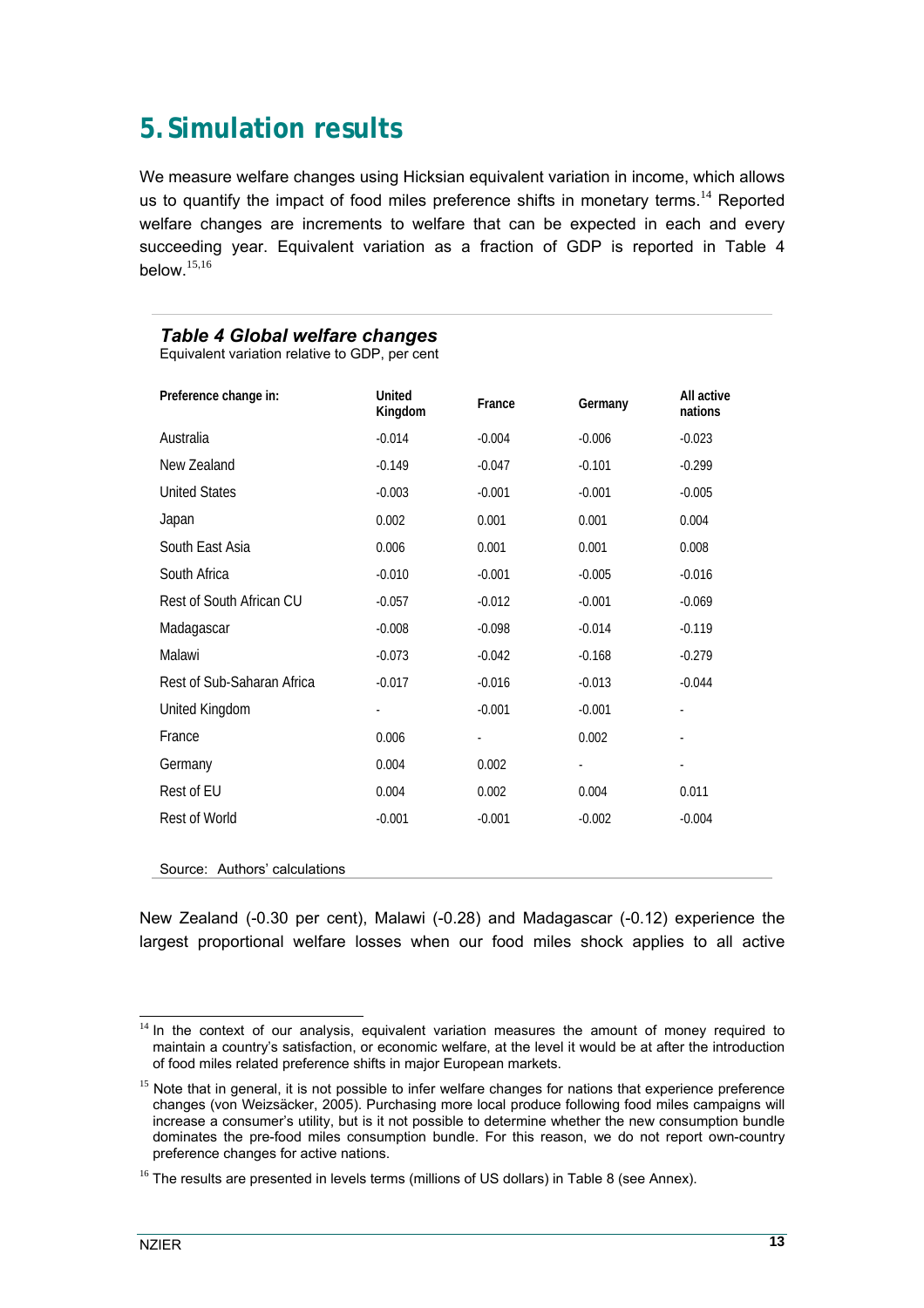<span id="page-21-0"></span>nations.<sup>[17](#page-21-1)</sup> As noted above, this result is a function of (a) the distance between these nations and European markets, and (b) the importance of agro-food trade to these economies. Rest of South African CU (-0.07) and Rest of Sub-Saharan Africa (-0.04) also experience relatively large welfare decreases when the food miles shock is applied to all active nations.

Turning to results when our food miles shock is applied to each active country individually, New Zealand experiences the largest welfare loss, relative to GDP, from the UK food miles shock (0.15) and a relatively large welfare decline following the German food miles shock (0.10). Malawi's largest welfare decline occurs for the German food miles shock (0.17) and Madagascar suffers a large welfare decline (0.10) from the French food miles shock. These findings concur with our qualitative conclusions regarding the relative importance of each active country's market to distant agro-food exporters.

In all simulations, Japan, South East Asia and Rest of EU experience small welfare improvements. Two forces drive this result. First, relative to other regions, especially in the case of Rest of EU, food miles campaigns increase the competitiveness of exporters in active regions relative to exporters from other regions. Second, imports become cheaper in Japan, South East Asia and the rest of the EU as exports from other nations are diverted away from active regions (i.e. agro-food exporters seek to supply more to countries which are less concerned about food miles).

This latter point is reinforced when the results for changes in exports to key markets are considered.<sup>18</sup>For example, New Zealand's agro-food exports to the UK, France and Germany drop substantially once food miles preference shifts are introduced. However, these exports are re-directed towards other markets such as the US, Asia and the rest of the EU, with the result that overall agro-food exports from New Zealand are not significantly decreased.

## **5.1 Sector-specific preference changes**

Our base simulations assumed that preference changes were equal across agro-food commodities (i.e. that concerns over food miles apply in the same proportions for lamb, apples, wine, dairy products, etc). However, it is possible that consumers may apply the food miles concept in a discriminatory fashion across types of commodities, so some products may be more susceptible than others to preference shifts regarding food miles.

We consider two alternative sector-specific cases:

- (i) Preference changes for meat and dairy only
- (ii) Preference changes that are stronger for air-freighted products

<span id="page-21-1"></span> $17$  To put the numbers into perspective, Winchester (2006) estimates that a free trade agreement between New Zealand and China will increase New Zealand welfare relative to GDP by 0.23 per cent.

<span id="page-21-2"></span> $18$  These results not shown but are available upon request from authors.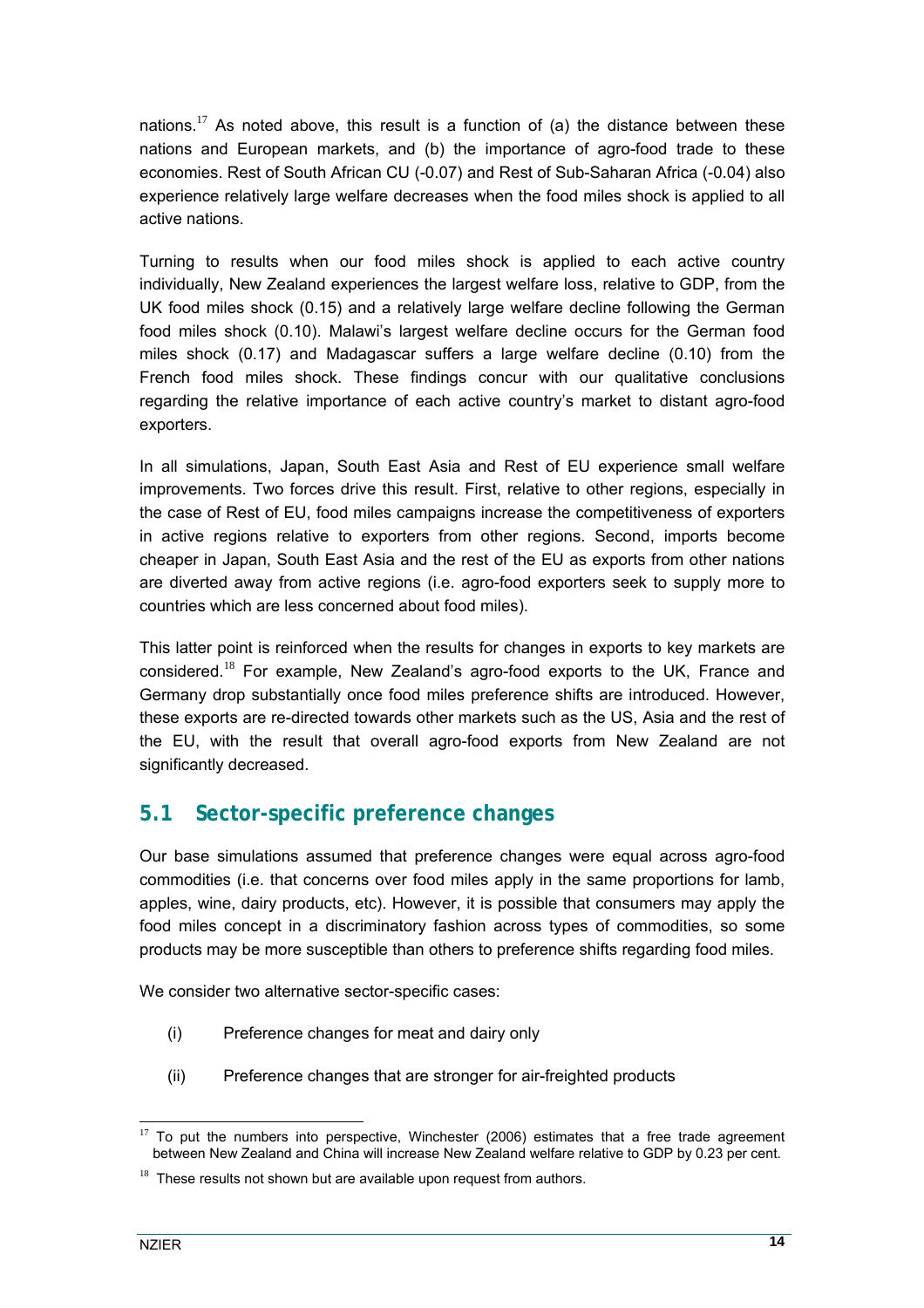### <span id="page-22-0"></span>**5.1.1 Meat and dairy preference changes**

As food miles campaigns have largely focused on meat and dairy products, we consider food-miles preference changes for meat and dairy in isolation. Welfare changes relative to GDP, reported in [Table 5,](#page-22-1) reveal that New Zealand is by far the largest loser from such a change in preferences. In all variants of the simulation, New Zealand exports of meat and dairy to active nations decrease by around 75 per cent (not reported in [Table 5\)](#page-22-1), and exports to other regions increase. When there are preference changes in all active countries, New Zealand output of meat products falls by about 11 per cent and there is little change in dairy production (not reported in [Table 5\)](#page-22-1). This is because active nations are the destination for 51 per cent of New Zealand's meat exports but only 13 per cent of dairy exports. Elsewhere, Madagascar and Malawi are largely unaffected by the shock and Rest of South African CU experiences a moderate welfare loss.

## <span id="page-22-1"></span>*Table 5 Global welfare changes: preference changes for meat and dairy products only*

| Preference change in:      | <b>United</b><br>Kingdom | France   | Germany                  | All active<br>nations |
|----------------------------|--------------------------|----------|--------------------------|-----------------------|
| Australia                  | $-0.003$                 | $-0.001$ | $-0.002$                 | $-0.006$              |
| New Zealand                | $-0.108$                 | $-0.045$ | $-0.072$                 | $-0.227$              |
| <b>United States</b>       | $-0.001$                 | 0.000    | $-0.001$                 | $-0.002$              |
| Japan                      | 0.001                    | 0.000    | 0.000                    | 0.001                 |
| South East Asia            | 0.002                    | 0.001    | 0.001                    | 0.004                 |
| South Africa               | 0.002                    | 0.000    | 0.001                    | 0.003                 |
| Rest of South African CU   | $-0.058$                 | $-0.003$ | $-0.004$                 | $-0.064$              |
| Madagascar                 | $-0.002$                 | $-0.001$ | $-0.001$                 | $-0.004$              |
| Malawi                     | 0.001                    | 0.000    | 0.000                    | 0.001                 |
| Rest of Sub-Saharan Africa | $-0.002$                 | $-0.001$ | $-0.001$                 | $-0.004$              |
| United Kingdom             |                          | 0.000    | 0.000                    |                       |
| France                     | 0.001                    |          | 0.001                    |                       |
| Germany                    | 0.001                    | 0.001    | $\overline{\phantom{a}}$ | ٠                     |
| Rest of EU                 | 0.001                    | 0.000    | 0.000                    | 0.001                 |
| Rest of World              | 0.000                    | 0.000    | 0.000                    | 0.000                 |
|                            |                          |          |                          |                       |

Equivalent Variation relative to GDP, per cent

Source: Authors' calculations

### **5.1.2 Preference changes differentiated by transport mode**

Consumers' perceptions of environmental damage from imported food may also differ across transport modes. Air transportation is many times more carbon intensive than sea transportation, as noted above in section [2.3.](#page-11-1) Products transported by air in the food miles spotlight include flowers and some types of fruits and vegetables. Cut flowers and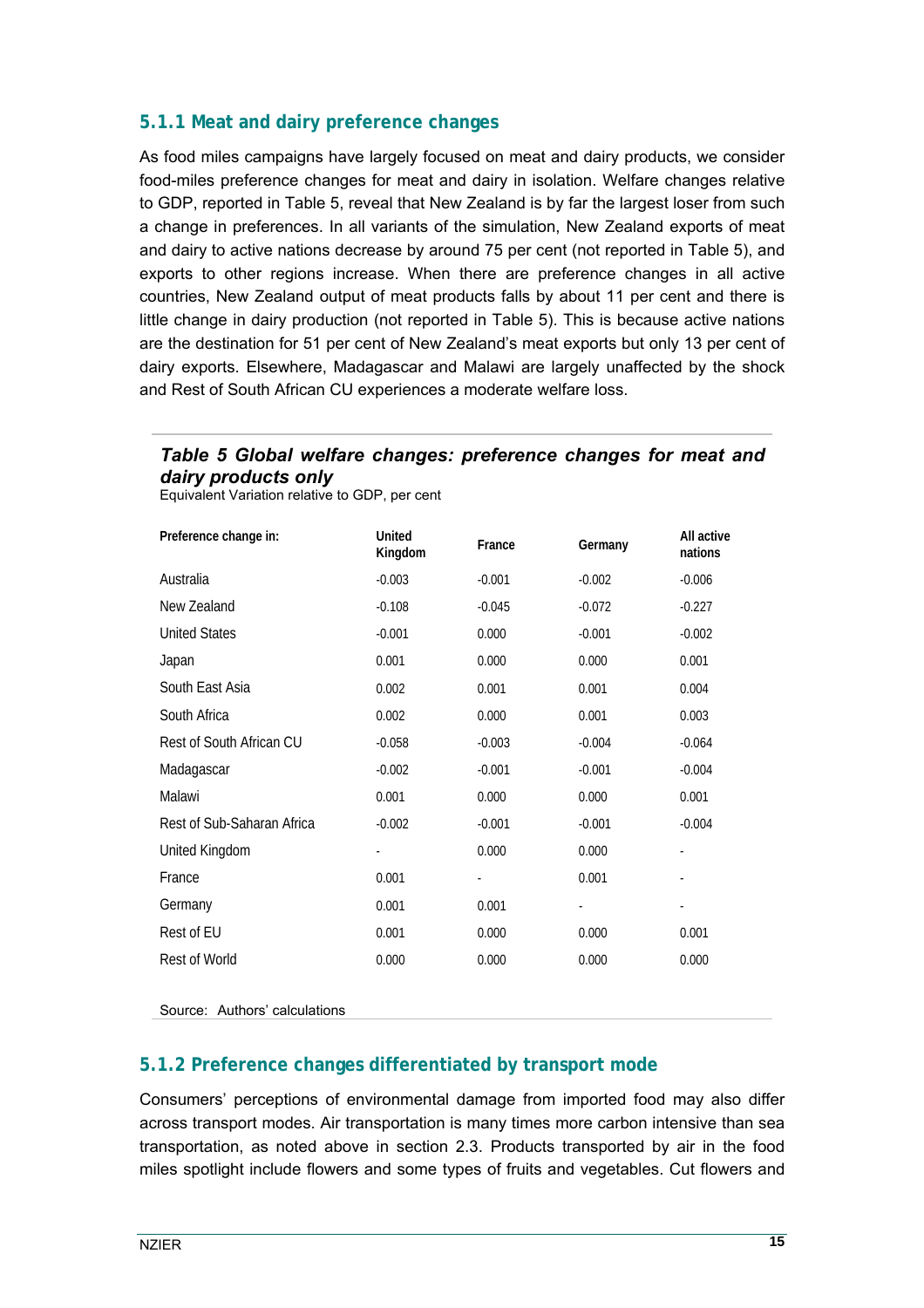<span id="page-23-0"></span>several other perishable products are included in 'other crops'. We assume that the preference change for other crops is twice as large as that for other agri-food products to investigate preference changes influenced by transport modes.

[Table 6](#page-23-1) reports welfare changes relative to GDP. When there are preference changes differentiated by transport modes in all active countries, the decrease in New Zealand's welfare is similar to that in our base simulation. This is not surprising as the vast majority of New Zealand's agri-food exports are sea-freighted to Europe, rather than being airfreighted, and New Zealand's exports of 'other crops' are relatively low as a share of total exports.

This scenario has a much more significant effect on the Sub-Saharan African countries in our model. The decrease in Malawi's welfare (see [Table 6\)](#page-23-1) is nearly twice as large as that in the base scenario ([Table 4](#page-20-1) above). Moreover, Malawi's proportional welfare decrease is significantly larger than that for New Zealand, or any other nation. Welfare reductions for Madagascar and Rest of Sub-Saharan Africa are also moderately larger in [Table 6 t](#page-23-1)han in our base simulations.

### <span id="page-23-1"></span>*Table 6 Global welfare changes: double preference changes for other crops*

Equivalent Variation relative to GDP, per cent

| Preference change in:      | <b>United</b><br>Kingdom | France   | Germany  | All active<br>nations |
|----------------------------|--------------------------|----------|----------|-----------------------|
| Australia                  | $-0.014$                 | $-0.004$ | $-0.006$ | $-0.024$              |
| New Zealand                | $-0.149$                 | $-0.047$ | $-0.101$ | $-0.300$              |
| <b>United States</b>       | $-0.003$                 | $-0.001$ | $-0.001$ | $-0.005$              |
| Japan                      | 0.002                    | 0.001    | 0.001    | 0.004                 |
| South East Asia            | 0.006                    | 0.001    | 0.001    | 0.008                 |
| South Africa               | $-0.013$                 | $-0.002$ | $-0.006$ | $-0.020$              |
| Rest of South African CU   | $-0.055$                 | $-0.011$ | 0.000    | $-0.066$              |
| Madagascar                 | $-0.008$                 | $-0.112$ | $-0.017$ | $-0.138$              |
| Malawi                     | $-0.132$                 | $-0.077$ | $-0.327$ | $-0.532$              |
| Rest of Sub-Saharan Africa | $-0.023$                 | $-0.021$ | $-0.020$ | $-0.064$              |
| United Kingdom             |                          | $-0.001$ | $-0.001$ | $-0.133$              |
| France                     | 0.006                    |          | 0.003    | $-0.070$              |
| Germany                    | 0.004                    | 0.002    | ٠        |                       |
| Rest of EU                 | 0.005                    | 0.002    | 0.006    | 0.013                 |
| Rest of World              | $-0.001$                 | $-0.002$ | $-0.003$ | $-0.006$              |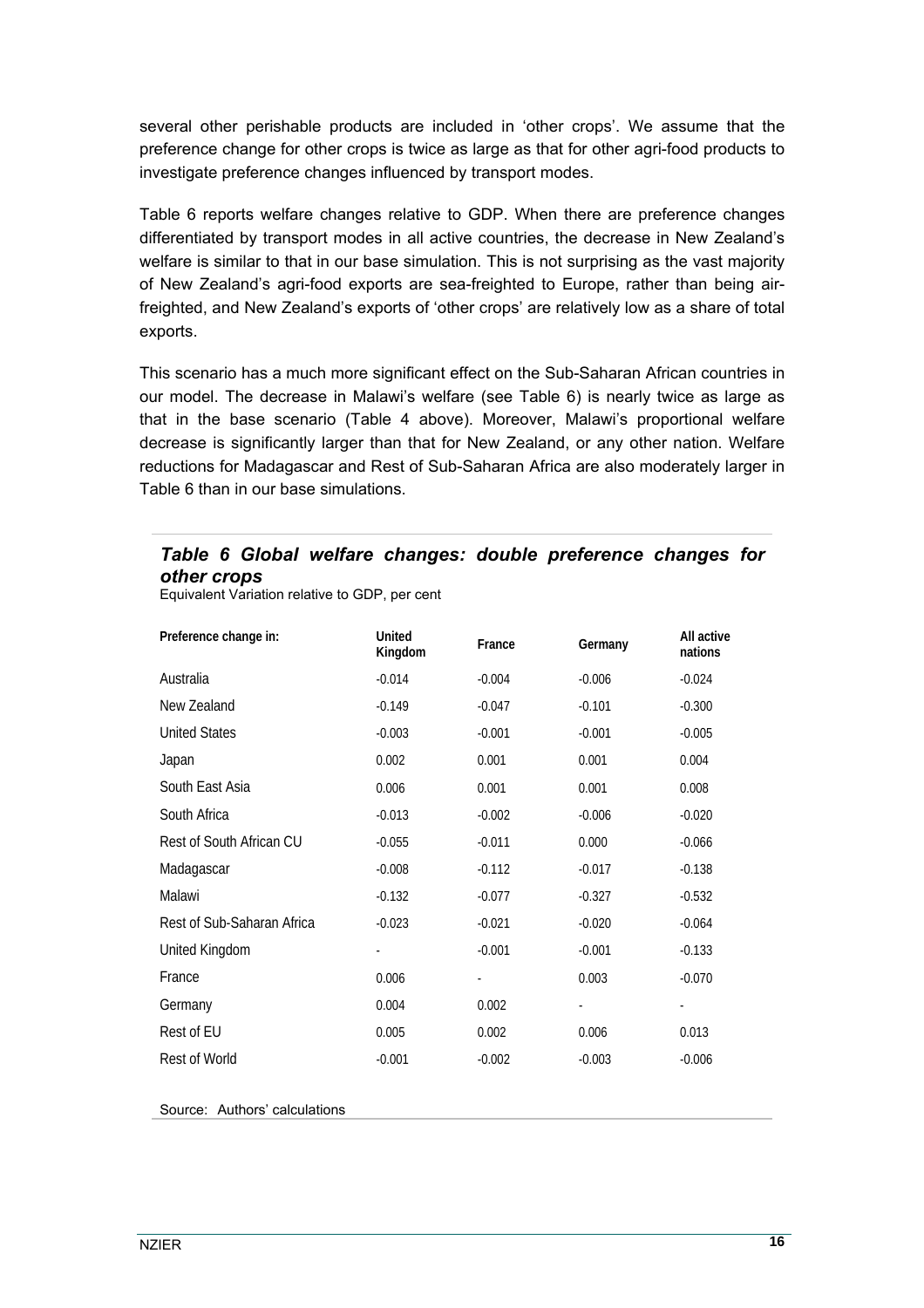## <span id="page-24-0"></span>**5.2 Alternative distance-preferences relationships**

Consumers in active nations may also consider imported food to be harmful independent of distance travelled. That is, once the distance travelled by food crosses a certain threshold (say, 1,000 kilometres), it is deemed to be imported from "a long way away" and then not differentiated at the margin. To consider this possibility, we vary the value of *α* to gauge the impact of anti-import preference changes that are similar across sources. We continue to calibrate *β* so that 20 per cent of New Zealand's exports to active nations melt (and *ρ* equals one) and consider preference changes in all active nations for all products. Welfare changes relative to GDP for alternative values of *α* are reported in [Table 9 \(](#page-33-1)Annex).

By design, results in the second column of [Table 9](#page-33-1) ( $\alpha$  = 0) are identical to those in the final column of [Table 4.](#page-20-1) As *α* increases, food miles-related preference shifts are more similar across countries. When *α* = 0.2 all nations face the same iceberg costs (i.e., *β* = 0). The numbers reveal that, as might be expected, welfare losses in geographically distant countries are smaller as *α* increases. Consequently, for relatively small values of *α* the welfare loss in Malawi, relative to GDP, is larger than that in New Zealand. Increasing *α* also increases the relative welfare loss in Rest of Sub-Saharan Africa.

Alternatively, consumers may assume there is a nonlinear relationship between distance and environmental damage. When *ρ* is less (greater) than one, the marginal impact of distance decreases (increases) as distance increases. Welfare changes for alternative values of *ρ* when *α* = 0 and *β* is calibrated in the usual way are reported in [Table 10](#page-34-1)  (Annex). We consider preference changes in all active nations for all products. By design, when  $\rho$  = 1 the results are the same as in our base simulation. Welfare reductions in nations relatively close to Europe, including Sub-Saharan African regions, are larger as *ρ* decreases. When *ρ* = 0.3, Malawi experiences a much larger welfare reduction than other regions. Conversely, food miles movements have a smaller impact on Sub-Saharan African nations and a larger influence on distant nations such as New Zealand when *ρ* is greater than one.

# **6.Conclusions and implications**

We evaluated the impact of changes in preferences in several European countries against imported agro-food commodities. We considered food miles shocks in the UK, France and Germany as food miles campaigns are most active in these nations. The impact of food miles movements on other nations depends on the importance of agrofood commodities to each economy and each nation's distance from Europe. The key conclusions and implications of our analysis, with a focus on New Zealand's interests, are as follows.

### *Developing countries and developed country food exporters will suffer welfare losses from rich-country food miles campaigns*

It is uncertain how much preferences change due to the food miles movement. The magnitude of the modelling results can thus only be interpreted as indicative. But it is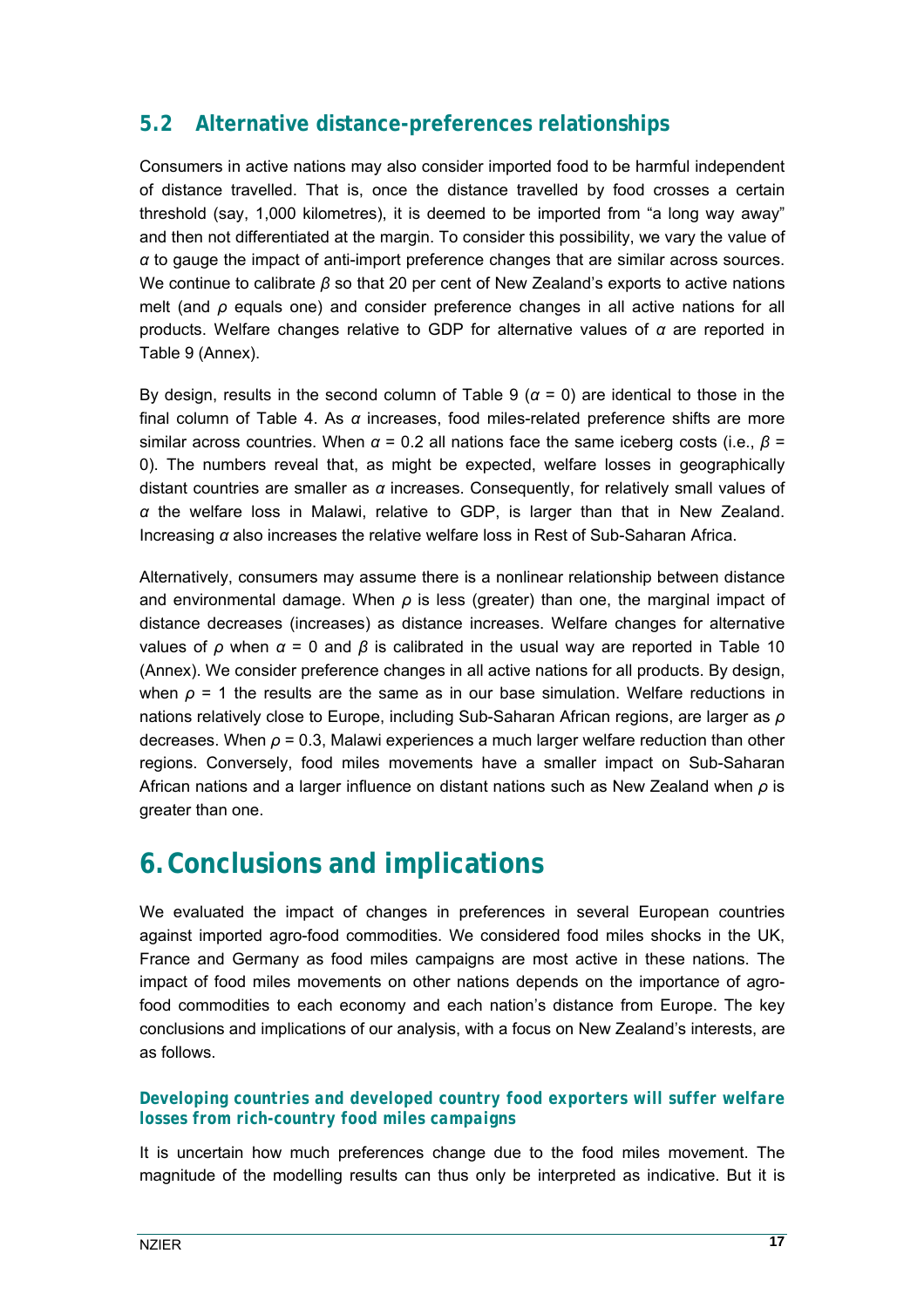clear that New Zealand is one of the largest losers from declining demand for imported food, in a relative sense, alongside Sub-Saharan African nations, such as Malawi and Madagascar. With the exception of New Zealand, this finding indicates that some of the world's poorest nations will suffer the most from European food miles lobbying. Furthermore, due to the relatively large proportion of African agro-food commodities transported by air, we found that welfare losses in Sub-Saharan Africa may be particularly severe if European preference changes are largest for agro-food commodities imported using carbon-intensive transportation modes.

It is possible that consumers in countries with food miles campaigns will experience welfare gains which may offset the losses demonstrated in our modelling exercise. The extent of these welfare gains depends largely on the degree to which these consumers derive utility from buying – in their eyes – better 'quality' food and feeling less guilty about the environmental impact of the food that they are purchasing, even if this guilt is misplaced. However, even if welfare did improve in these countries, food miles campaigns could be seen to increase global income equality, with some developed nations becoming better off at the expense of some developing nations.

### *In addition to imposing economic costs, food miles campaigns are unlikely to deliver environmental benefits*

Previous research has shown that there is no guarantee that substituting local food for imported produce will reduce overall GHG emissions and thus improve environmental outcomes. Therefore food miles campaigns cannot be assumed to deliver environmental benefits. Our results indicate that food miles campaigns may also generate non-trivial economic costs for a number of agri-food exporters. Aside from New Zealand, these costs are likely to be imposed on agriculture-dependant developing countries. Interestingly, it is these very countries that have benefited from other developed country ethical consumer campaigns such as 'Fair Trade', so there may be conflicting pressures on ethically-aware and environmentally-conscious supermarket shoppers. It may prove difficult for shoppers to support African economic development *and* reduce their carbon footprints at the same time. Consumers will not have the same guilt pangs regarding New Zealand's welfare loss however.

### *Efforts to correct misperceptions about the environmental impact of New Zealand's food exports have been worthwhile*

When food miles began to gain prominence as a concept, considerable efforts were made in New Zealand to thwart the misconceptions and risks to exporters. The results indicate that the effort that New Zealand government agencies, politicians and businesses have put into demonstrating the flaws in the concept of food miles as a measure of environmental sustainability has been beneficial. If the concept had not been robustly challenged, it is possible that consumers in key markets would have made more significant changes to their food purchasing behaviour than has been witnessed. This could have resulted in a non-trivial drop in New Zealand's economic welfare.

The results also point to the need for businesses, supported by their industry bodies and government agencies, to continue monitoring developments in consumer demand as they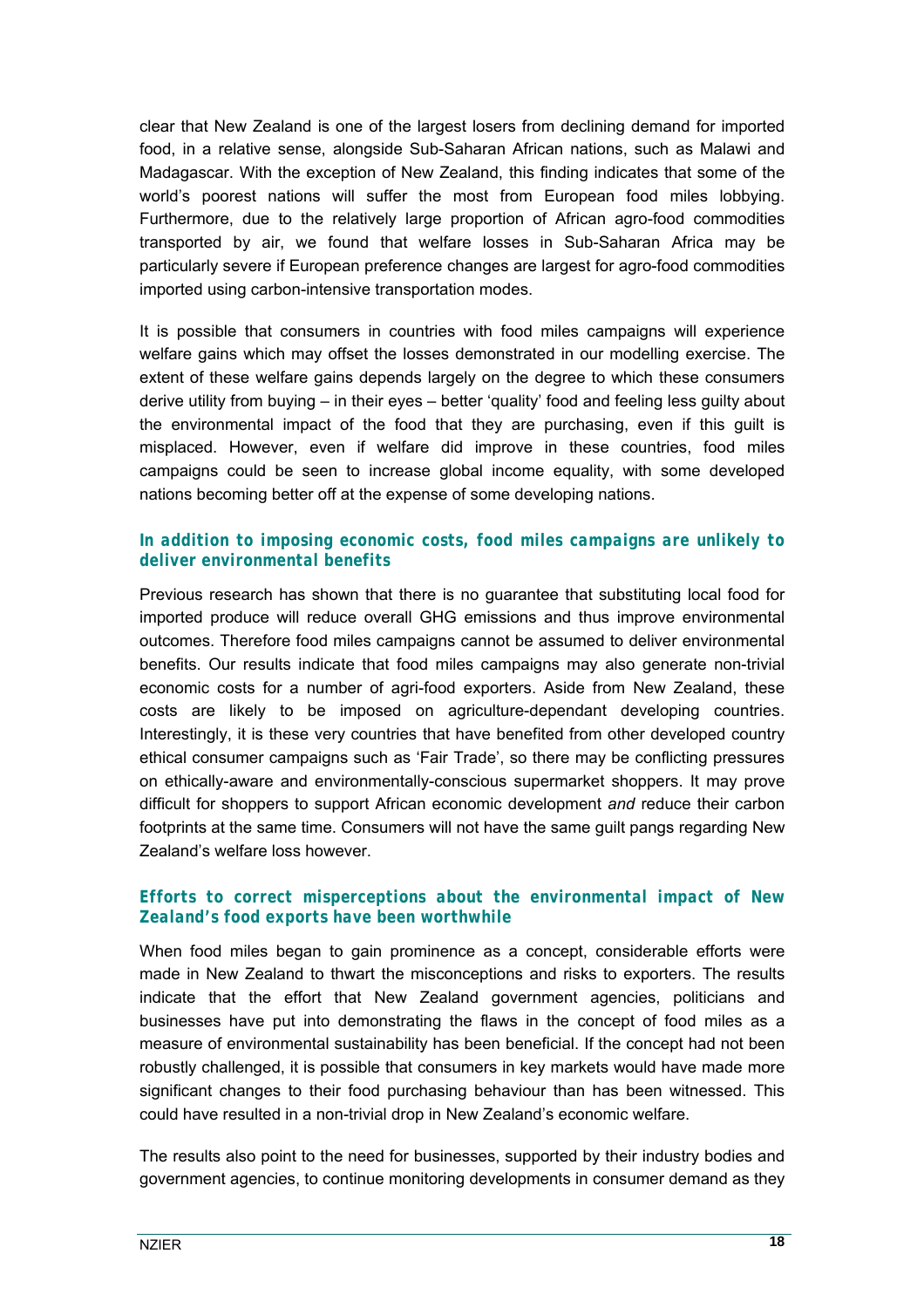relate to sustainability matters. Spotting and then responding at an early stage to "the next food miles" with scientific and empirical evidence will reduce the risk that New Zealand's exporters are negatively impacted upon by erroneous pseudo-environmental concepts.

### *Consumer preferences for sustainable products do matter for New Zealand exporters*

While sustainability factors may not currently be the top priority for either domestic or overseas consumers right now (relative to other more pressing economic concerns), they will re-emerge strongly in the medium term. Our analysis shows that the potential economic impacts of sustainability-related demand shifts could be significant. Preferences have – and will likely continue to – change as major retailers and consumers become more aware of the sustainability credentials of the products that they purchase. This suggests that New Zealand firms will need to continue to invest in measuring, monitoring, reducing and then communicating the environmental footprint of their products, as export income is at stake.

### *The New Zealand government can support industry on sustainability-related matters*

In some ways the types of consumer preference shifts that we have outlined in this report are simply a new market consideration to which New Zealand firms have to be prepared to respond.

But there is a case to be made for the New Zealand government to support New Zealand firms on issues related to sustainability. The justification comes from:

- Lack of consumer understanding of the true environmental impacts of their purchasing decisions (an information problem).
- The high fixed cost for individual firms seeking to garner information on overseas consumer demand trends. Current examples of such support are MAF's Greenhouse Gas Footprinting Strategy<sup>[19](#page-26-0)</sup> and MFAT and NZTE's overseas market intelligence gathering and dissemination projects $20$ .
- The need for negotiation on policy measures and effective campaigns to rectify consumer perceptions across our export markets that will benefit whole sectors, not just individual firms.

For example, on the latter point New Zealand's officials have a role to play in working with overseas government to ensure that any policy measures (such as food miles taxes or border tax adjustments based on the GHG-intensity of imported products) introduced to deliver environmental benefits do not unfairly discriminate against products that are transported long distances to market. Ongoing attention to the role of sustainability issues in multilateral, regional and bilateral trade negotiations should also remain a focus.

<span id="page-26-0"></span><sup>&</sup>lt;sup>19</sup> See [http://www.maf.govt.nz/climatechange/slm/ghg-strategy/.](http://www.maf.govt.nz/climatechange/slm/ghg-strategy/)

<span id="page-26-1"></span><sup>&</sup>lt;sup>20</sup> See [http://www.marketnewzealand.com/MNZ/services/14703.aspx.](http://www.marketnewzealand.com/MNZ/services/14703.aspx)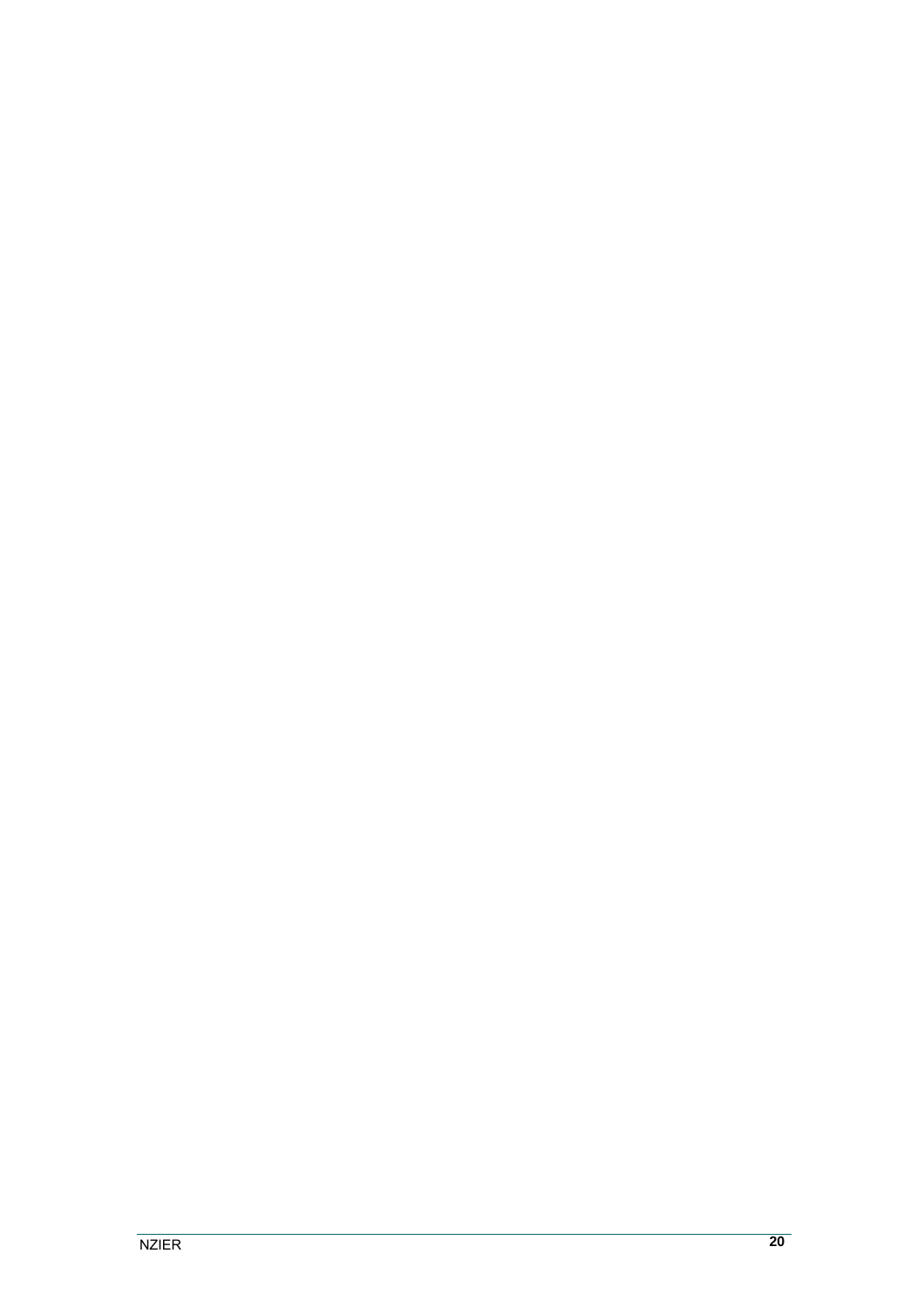# **References**

Adam, D. (2007), 'Emission impossible', The Guardian, 25 January.

Anon. (2008), 'Britain coming around to green goods says ethical bank Cahoot' [online], Fairinventmet.co.uk, 18 April. Available URL: at: http:/[/www.Fairinvestment.co.uk/deals/news/investment-news-Britain-coming-around-to](http://www.fairinvestment.co.uk/deals/news/investment-news-Britain-coming-around-to-green-goods-says-ethical-bank-Cahoot-1417.htm)[green-goods-says-ethical-bank-Cahoot-1417.htm.](http://www.fairinvestment.co.uk/deals/news/investment-news-Britain-coming-around-to-green-goods-says-ethical-bank-Cahoot-1417.htm)

Armington, P.S. (1969), 'A theory of demand for products distinguished by place of production', IMF Staff Papers, 16, 159-76

Conrad, K. (2005), 'Price competition and product differentiation when consumers care for the environment', Environmental and Resource Economics, 31, 1-19.

DEFRA (2001), 'Guidelines for Company Reporting of Greenhouse Gas Emissions', Annex 6 [online], Department for Environment, Food and Rural Affairs, UK. Available at URL: [www.defra.gov.uk/environment/envrp/gas/10.htm.](http://www.defra.gov.uk/environment/envrp/gas/10.htm)

DEFRA (2005), 'The Validity of Food Miles as an Indicator of Sustainable Development', Report prepared by AEA Technology, July 2005.

Dimaranan, B.V. ed. (2006), *Global Trade, Assistance, and Production: The GTAP 6 Data Base*, Center for Global Trade Analysis, Purdue University.

European Commission (2008), 'Attitudes of European citizens towards the environment', Special EuroBarometer report, number 295, March.

Fishburn Hedges (2007), 'Market analysis: food miles and sustainability trends in the UK', Report to New Zealand Trade and Enterprise, December.

Francois, J.F. and Wignaraja, G. (2008) 'Economic Implications of Asian Integration", *Global Economy Journal* [online], 8(3), Available at URL: http://www.bepress.com/gej/vol8/iss3/1.

Grant, H., Hertel, T. and Rutherford, T. (2007). 'Tariff line analysis of U.S. and international dairy protection', *Agricultural Economics*, 37, 271-80.

Hartley, A. (2007). 'Kenyan fury at threat to organic trade [online], Guardian.co.uk, UK, 15 July 2007. Available at URL: <http://www.guardian.co.uk/world/2007/jul/15/kenya.lifeandhealth>

Hawkes, S. (2008). 'Tesco cashes in on taste for local food and drink [online], TimesOnline, UK, 26 August. Available at URL: [http://business.timesonline.co.uk/tol/business/industry\\_sectors/retailing/article4608139.ec](http://business.timesonline.co.uk/tol/business/industry_sectors/retailing/article4608139.ece) [e.](http://business.timesonline.co.uk/tol/business/industry_sectors/retailing/article4608139.ece)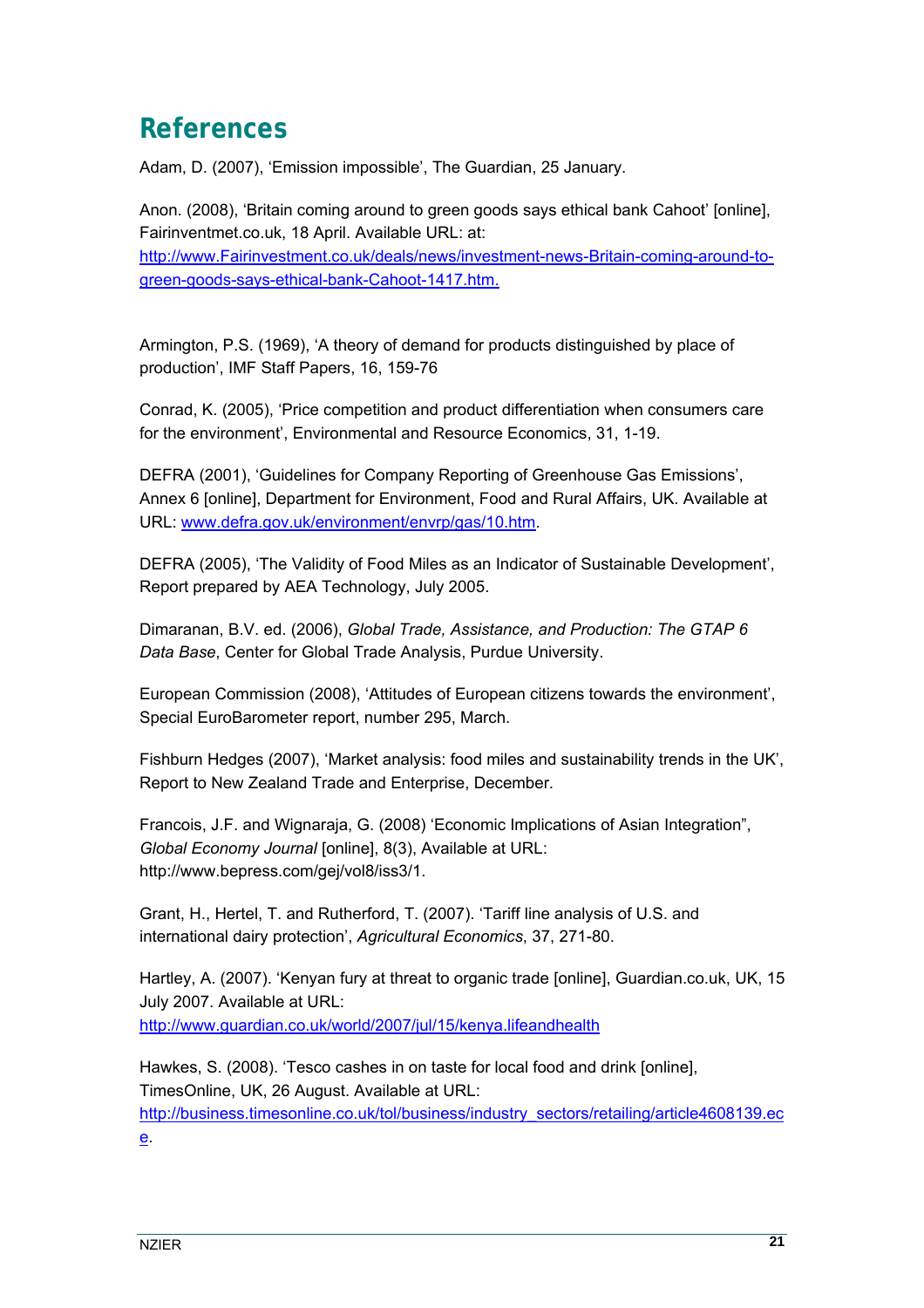Head, K. and Mayer, T. (2002). 'Illusory border effects', CEPII Working Paper No. 2002- 01.

Hertel, T., Hummels, D., Ivanic, M. and Keeney R. (2007). 'How Confident can we be in CGE-Based Assessments of Free Trade Agreements?' *Economic Modelling* 24(4), 611- 35.

Heyes, J.A. and Smith, A. (2008), 'Could Food Miles become a Non-Tariff Barrier?' SHS Acta Horticulturae, 768, 431-36.

Mason, R., Simons, D., Peckham, C. and Wakeman, T. (2002), 'Life cycle modelling CO2 emissions for lettuce, apples and cherries' [online], Report to UK Ministry of Transport. Available at URL: [www.dft.gov.uk/pgr/freight/research/lifecyclemodellingco2emissio3225](http://www.dft.gov.uk/pgr/freight/research/lifecyclemodellingco2emissio3225).

Nielsen, C.P. and Anderson, K. (2001), 'Global market effects of alternative responses to genetically modified organisms', *Weltwirtschaftliches Archiv/Review of World Economics*, 137(2), 320-46.

Paxton, A. (1994), *The Food Miles Report: The dangers of long distance food transport*, London: Safe Alliance.

Philippidis, G. and Sanjuán, A.I. (2007). 'An analysis of Mercosur's regional trading agreements', *World Economy*, 30(3), 504-531.

Pretty, J.N., Ball, A.S., Lang, T. and Morison, J.I.L. (2005), 'Farm costs and food miles: An assessment of the full cost of the UK weekly food basket', 30(1), 1-19.

Richardson, R. and Stähler, F. (2007), 'Fair trade', Department of Economics Discussion Paper 0709, University of Otago.

Rutherford, T.F. (2005), 'GTAP6inGAMS: The dataset and static model' [online], Ann Arbor, MI. Available at URL: <http://www.mpsge.org/gtap6/gtap6gams.pdf>.

Saunders, C., Barber, A. and Taylor, G. (2006), Food miles – comparative energy/emissions performance of New Zealand's agriculture industry, AERU Research Report No.285, Lincoln University.

Schlich. E. and Fleissner, U. (2003), A comparison of regional energy turnover with global food [online], *LCA Case Studies*, Available at URL: [http://www.uni](http://www.uni-giessen.de/fbr09/pt/PT_Publikationen/Schlich_IntJLCA_online)[giessen.de/fbr09/pt/PT\\_Publikationen/Schlich\\_IntJLCA\\_online](http://www.uni-giessen.de/fbr09/pt/PT_Publikationen/Schlich_IntJLCA_online).

Statistics New Zealand. (2008). Global New Zealand: International Trade, Investment and Travel Profile: June 2008 [online]. Available at URL: [http://www.stats.govt.nz/NR/rdonlyres/4A929AD5-50A6-41C9-82FA-](http://www.stats.govt.nz/NR/rdonlyres/4A929AD5-50A6-41C9-82FA-6B16D621624F/0/GlobalNewZealandJune2008.pdf)[6B16D621624F/0/GlobalNewZealandJune2008.pdf](http://www.stats.govt.nz/NR/rdonlyres/4A929AD5-50A6-41C9-82FA-6B16D621624F/0/GlobalNewZealandJune2008.pdf)

Stern, N. (2007), *The economics of climate change: The Stern review*. Cambridge, UK: University Press.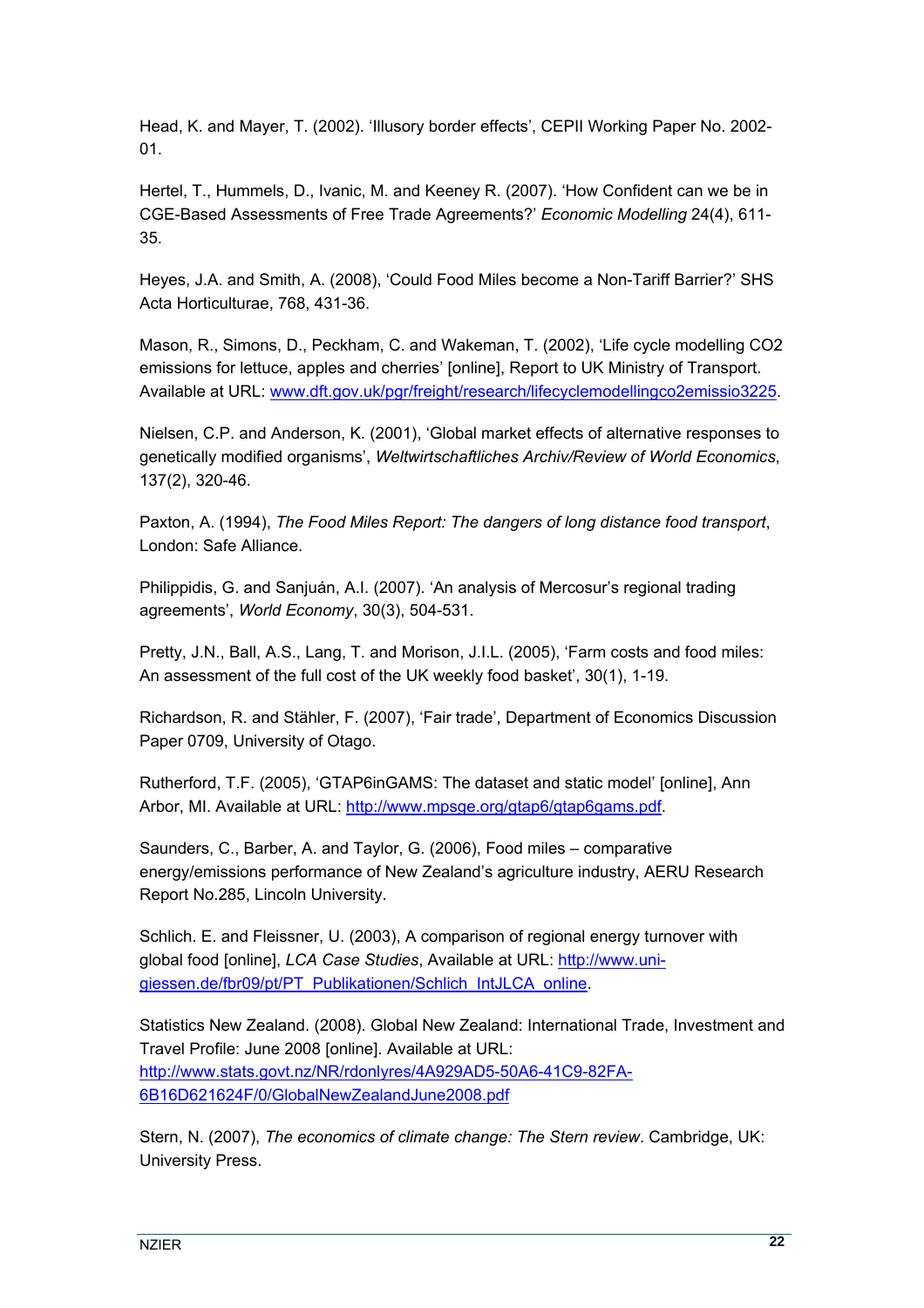von Weizsäcker, C.C., (2005), The welfare economics of adaptive expectations, Working Paper Series of the Max Planck Institute for Research on Collective Goods No. 2005 11.

Waitrose (2008), 'How we stack up', Waitrose Corporate Social Responsibility Report, UK.

William, A. (2006), Comparative study of cut roses for the British market produced in Kenya and the Netherlands [online], Précis Report for World Flowers. Available at URL: [http://www.world-](http://www.world-flowers.co.uk/12news/Comparative Study of Cut Roses Final Report Precis 12 Febv4.pdf)

[flowers.co.uk/12news/Comparative%20Study%20of%20Cut%20Roses%20Final%20Rep](http://www.world-flowers.co.uk/12news/Comparative Study of Cut Roses Final Report Precis 12 Febv4.pdf) [ort%20Precis%2012%20Febv4.pdf.](http://www.world-flowers.co.uk/12news/Comparative Study of Cut Roses Final Report Precis 12 Febv4.pdf)

Winchester, N. (2006), 'Liberating Middle Earth: How will changes in the global trading system affect New Zealand?' *New Zealand Economic Papers*, 40(1), 45-79.

Wyen, E. and Vanzetti, D. (2008), 'No through road: The limitations of food miles', Asian Development Bank Institute Working Paper No. 116, Japan.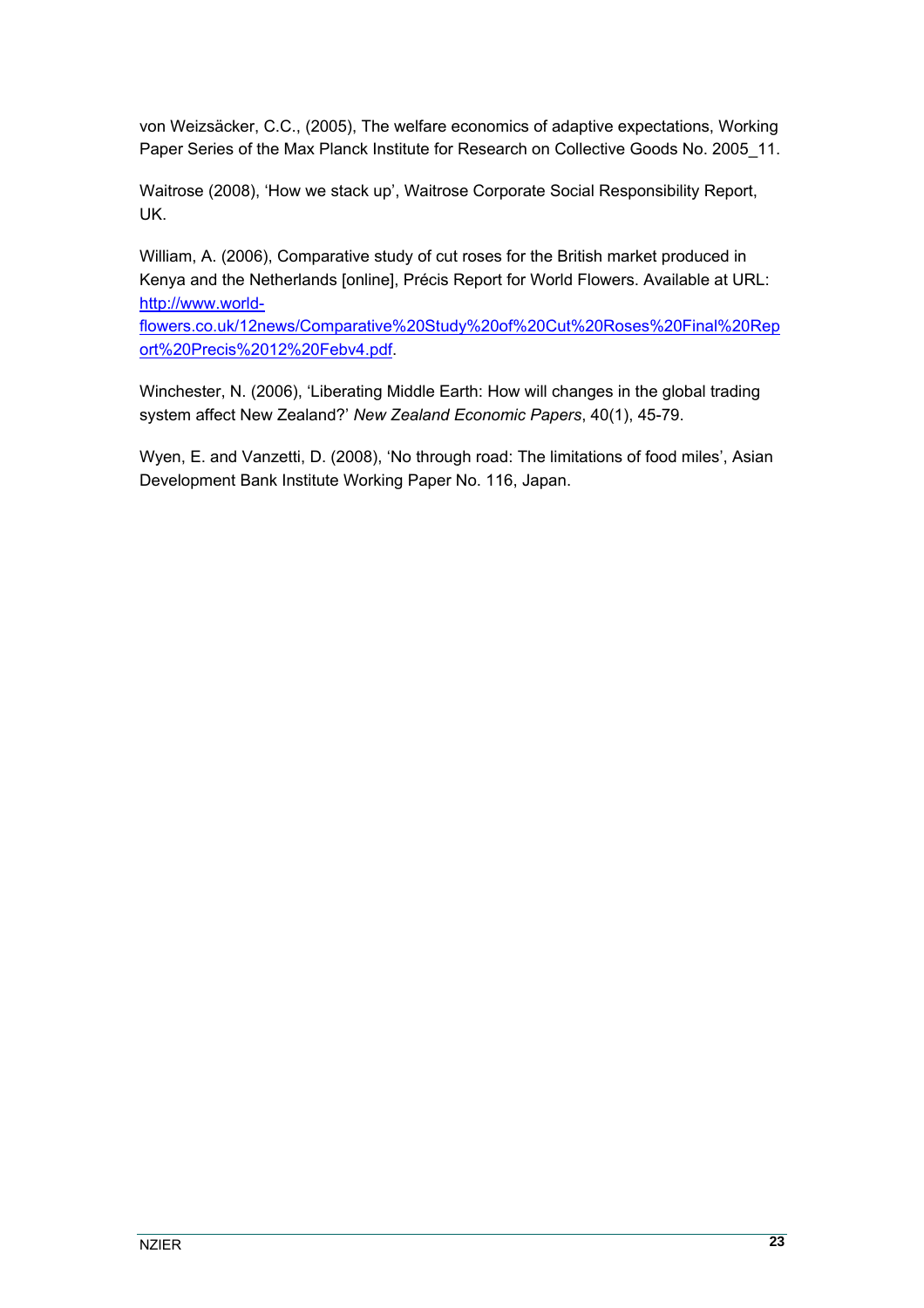# <span id="page-31-0"></span>**Appendix A Additional tables**

## <span id="page-31-1"></span>*Table 7 Regional and commodity aggregation*

|    | Regions                                                                                                                                                                                                                  |    | Commodities                                                                                                                                                                                                                                                                                                                                                   |
|----|--------------------------------------------------------------------------------------------------------------------------------------------------------------------------------------------------------------------------|----|---------------------------------------------------------------------------------------------------------------------------------------------------------------------------------------------------------------------------------------------------------------------------------------------------------------------------------------------------------------|
| 1  | New Zealand                                                                                                                                                                                                              | 1  | Vegetables, fruits and nuts                                                                                                                                                                                                                                                                                                                                   |
| 2  | Australia                                                                                                                                                                                                                | 2  | Animal products                                                                                                                                                                                                                                                                                                                                               |
|    |                                                                                                                                                                                                                          |    | Bovine cattle, sheep and goats, horses; animal products not<br>elsewhere classified (nec)                                                                                                                                                                                                                                                                     |
| 3  | <b>United States</b>                                                                                                                                                                                                     | 3  | Raw milk                                                                                                                                                                                                                                                                                                                                                      |
| 4  | Japan                                                                                                                                                                                                                    | 4  | Wool                                                                                                                                                                                                                                                                                                                                                          |
| 5  | South East Asia                                                                                                                                                                                                          | 5  | Other crops                                                                                                                                                                                                                                                                                                                                                   |
|    | China, Hong Kong, Indonesia, Malaysia, Philippines,<br>Singapore, Taiwan, Thailand, Vietnam, Rest of South<br>East Asia                                                                                                  |    |                                                                                                                                                                                                                                                                                                                                                               |
| 6  | South Africa                                                                                                                                                                                                             | 6  | Other agriculture                                                                                                                                                                                                                                                                                                                                             |
|    |                                                                                                                                                                                                                          |    | Paddy rice; wheat; cereal grains; oil seeds; sugar cane, sugar beet;<br>plant-based fibres; fishing                                                                                                                                                                                                                                                           |
| 7  | Rest of South Africa Customs Union                                                                                                                                                                                       | 7  | Meat products                                                                                                                                                                                                                                                                                                                                                 |
|    | Botswana, Rest of South African Customs Union                                                                                                                                                                            |    | Bovine meat products; meat products nec                                                                                                                                                                                                                                                                                                                       |
| 8  | Madagascar                                                                                                                                                                                                               | 8  | Dairy products                                                                                                                                                                                                                                                                                                                                                |
| 9  | Malawi                                                                                                                                                                                                                   | 9  | Other food products                                                                                                                                                                                                                                                                                                                                           |
| 10 | Rest of Sub-Saharan Africa                                                                                                                                                                                               | 10 | Miscellaneous food products                                                                                                                                                                                                                                                                                                                                   |
|    | Botswana, Mozambique, Tanzania, Zambia, Zimbabwe,<br>Rest of South African Development Community,<br>Uganda, Rest of Sub-Saharan Africa                                                                                  |    | Vegetable oils and fats; processed rice; sugar; beverages and<br>tobacco products                                                                                                                                                                                                                                                                             |
| 11 | United Kingdom                                                                                                                                                                                                           | 11 | Forestry                                                                                                                                                                                                                                                                                                                                                      |
| 12 | France                                                                                                                                                                                                                   | 12 | Resource-based sectors                                                                                                                                                                                                                                                                                                                                        |
|    |                                                                                                                                                                                                                          |    | Coal; oil; gas; minerals nec                                                                                                                                                                                                                                                                                                                                  |
| 13 | Germany                                                                                                                                                                                                                  | 13 | Other manufacturing                                                                                                                                                                                                                                                                                                                                           |
|    |                                                                                                                                                                                                                          |    | Textiles; wearing apparel; leather products; wood products; paper<br>products, publishing; petroleum, coal products; chemical, rubber,<br>plastic products; mineral products nec; ferrous metals; metal nec;<br>metal products; motor vehicles and parts; transport equipment nec;<br>electronic equipment; machinery and equipment nec; manufacturing<br>nec |
| 14 | Rest of EU                                                                                                                                                                                                               | 14 | Services                                                                                                                                                                                                                                                                                                                                                      |
|    | Austria, Belgium, Cyprus, Czech Republic, Denmark,<br>Estonia, Finland, Greece, Hungary, Ireland, Italy, ,<br>Latvia, Lithuania, Luxemburg, Malta, Netherlands, ,<br>Poland, Portugal, Slovakia, Slovenia, Spain, Sweden |    | Electricity; gas manufacture, distribution; water; construction; trade;<br>transport nec; water transport; air transport; communication;<br>financial services nec; insurance; business services nec;<br>recreational and other services; public administration, defence,<br>education, health; dwellings                                                     |
| 15 | <b>Rest of World</b>                                                                                                                                                                                                     |    |                                                                                                                                                                                                                                                                                                                                                               |
|    | All other regions                                                                                                                                                                                                        |    |                                                                                                                                                                                                                                                                                                                                                               |

Source: GTAP v6 database (Dimaranan 2006)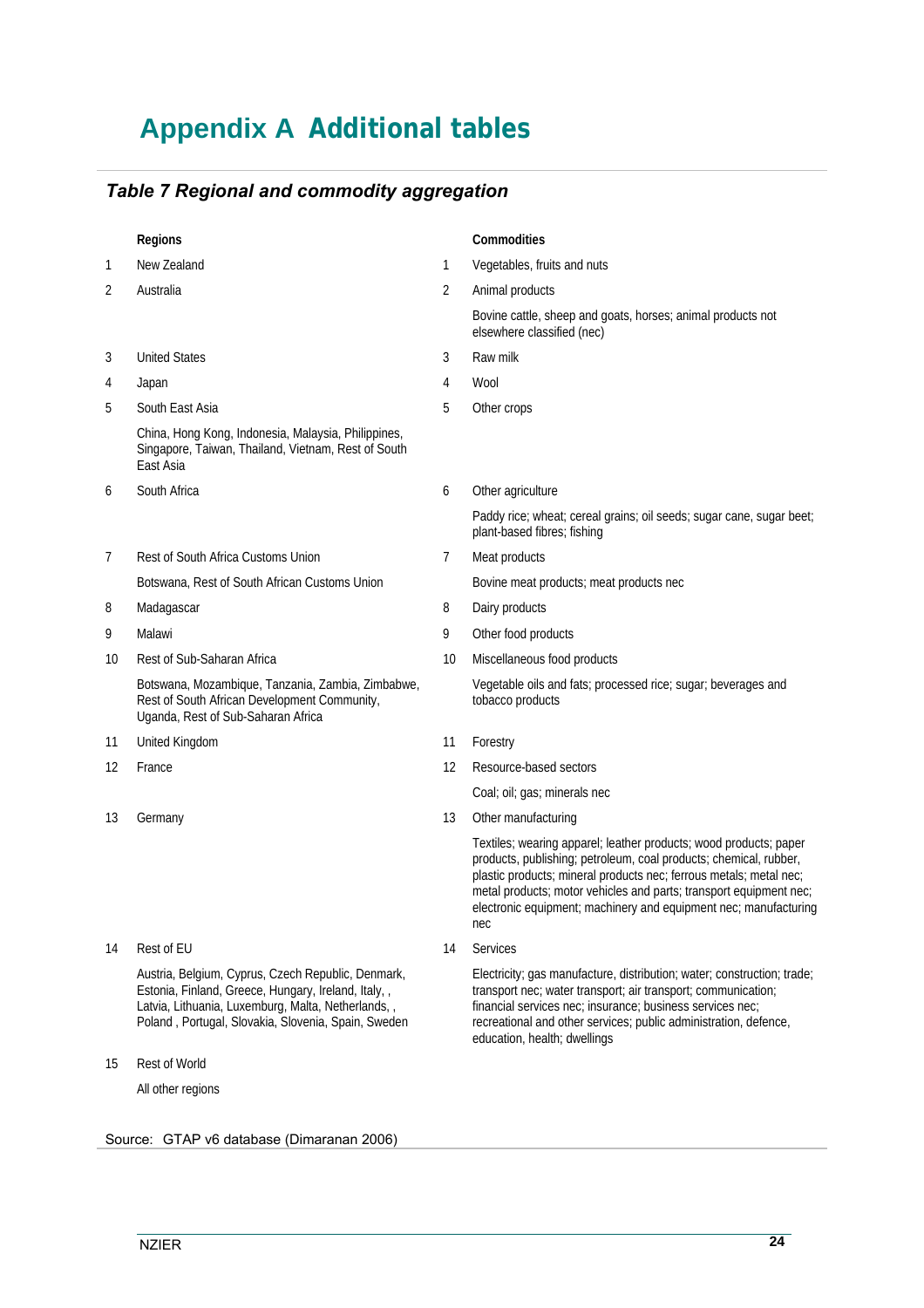### <span id="page-32-0"></span>*Table 8 Global welfare changes*

Equivalent variation, 2001 US dollars, million

| Preference change in:      | <b>United</b><br>Kingdom | France                   | Germany                  | All active<br>nations |
|----------------------------|--------------------------|--------------------------|--------------------------|-----------------------|
| Australia                  | $-44.4$                  | $-13.7$                  | $-19.2$                  | $-76.0$               |
| New Zealand                | $-67.3$                  | $-21.4$                  | $-45.5$                  | $-135.4$              |
| <b>United States</b>       | $-280.5$                 | $-81.2$                  | $-129.5$                 | $-486.6$              |
| Japan                      | 66.4                     | 23.1                     | 39.6                     | 128.1                 |
| South East Asia            | 133.7                    | 29.8                     | 29.5                     | 193.4                 |
| South Africa               | $-9.8$                   | $-1.5$                   | $-5.3$                   | $-15.9$               |
| Rest of South African CU   | $-5.7$                   | $-1.2$                   | $-0.1$                   | $-6.8$                |
| Madagascar                 | $-0.4$                   | $-4.4$                   | $-0.6$                   | $-5.4$                |
| Malawi                     | $-1.2$                   | $-0.7$                   | $-2.7$                   | $-4.4$                |
| Rest of Sub-Saharan Africa | $-29.1$                  | $-27.4$                  | $-22.2$                  | $-77.4$               |
| United Kingdom             | $\overline{\phantom{a}}$ | $-10.6$                  | $-16.0$                  |                       |
| France                     | 67.4                     | $\overline{\phantom{a}}$ | 28.3                     |                       |
| Germany                    | 68.2                     | 26.1                     | $\overline{\phantom{a}}$ | ٠                     |
| Rest of EU                 | 148.2                    | 65.7                     | 147.3                    | 358.1                 |
| <b>Rest of World</b>       | $-43.0$                  | $-66.4$                  | $-105.6$                 | $-208.3$              |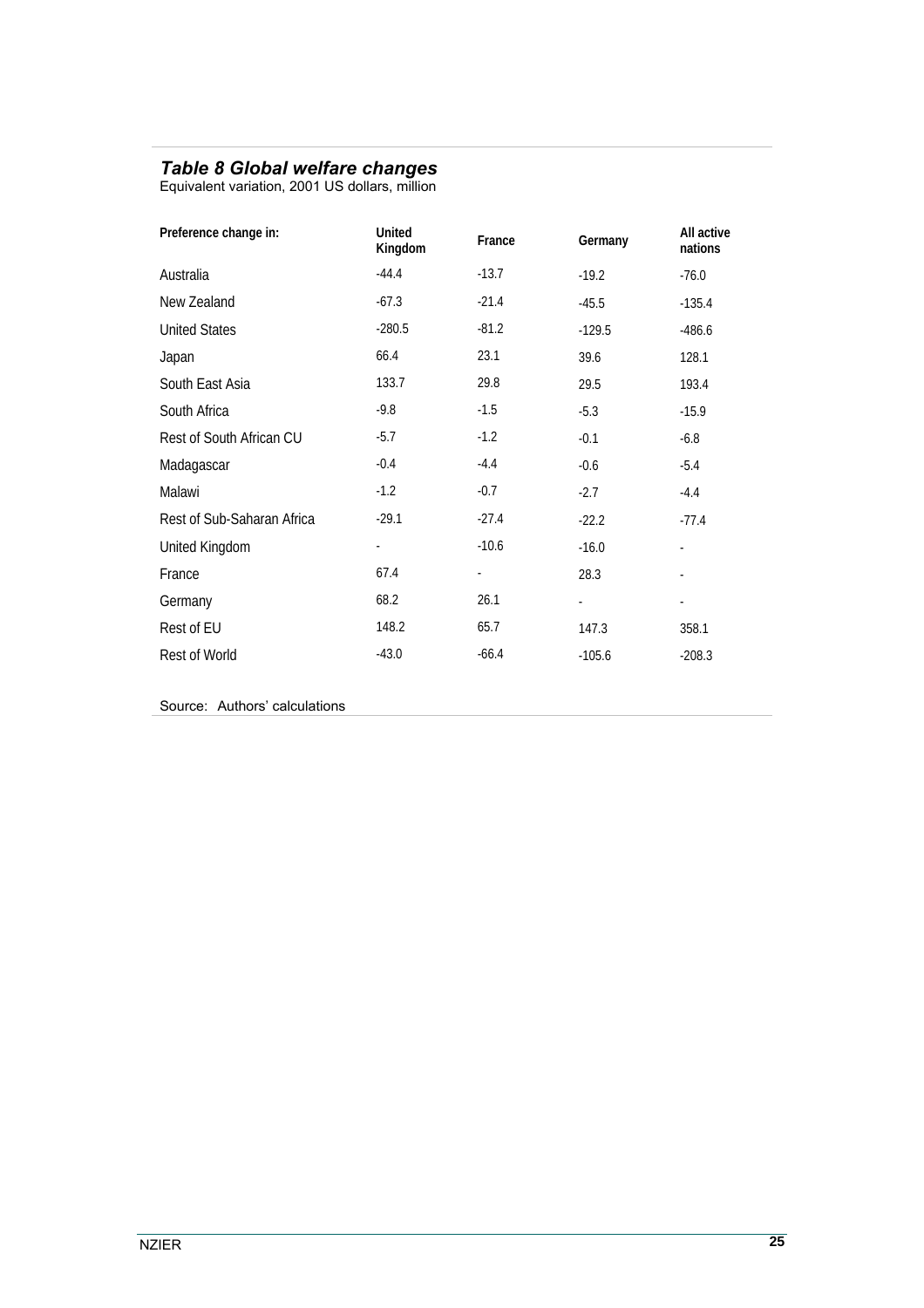## <span id="page-33-1"></span><span id="page-33-0"></span>*Table 9 Welfare changes for alternative values of α when there are food miles changes in all active nations (ρ = 1)*

Equivalent Variation relative to GDP, per cent

|                            | α           |          |          |          |          |          |  |
|----------------------------|-------------|----------|----------|----------|----------|----------|--|
|                            | $\mathbf 0$ | 0.04     | 0.08     | 0.12     | 0.16     | 0.20     |  |
| Australia                  | $-0.023$    | $-0.021$ | $-0.018$ | $-0.014$ | $-0.011$ | $-0.007$ |  |
| New Zealand                | $-0.299$    | $-0.273$ | $-0.241$ | $-0.204$ | $-0.161$ | $-0.110$ |  |
| <b>United States</b>       | $-0.005$    | $-0.004$ | $-0.004$ | $-0.003$ | $-0.002$ | $-0.001$ |  |
| Japan                      | 0.004       | 0.003    | 0.003    | 0.002    | 0.001    | 0.001    |  |
| South East Asia            | 0.008       | 0.007    | 0.005    | 0.003    | 0.000    | $-0.002$ |  |
| South Africa               | $-0.016$    | $-0.014$ | $-0.012$ | $-0.010$ | $-0.007$ | $-0.005$ |  |
| Rest of South African CU   | $-0.069$    | $-0.069$ | $-0.069$ | $-0.069$ | $-0.070$ | $-0.071$ |  |
| Madagascar                 | $-0.119$    | $-0.113$ | $-0.107$ | $-0.099$ | $-0.091$ | $-0.082$ |  |
| Malawi                     | $-0.279$    | $-0.272$ | $-0.265$ | $-0.258$ | $-0.250$ | $-0.243$ |  |
| Rest of Sub-Saharan Africa | $-0.044$    | $-0.046$ | $-0.048$ | $-0.050$ | $-0.052$ | $-0.054$ |  |
| United Kingdom             | 0.011       | $-0.002$ | $-0.015$ | $-0.028$ | $-0.041$ | $-0.054$ |  |
| France                     | $-0.004$    | $-0.005$ | $-0.006$ | $-0.007$ | $-0.008$ | $-0.009$ |  |
| Germany                    | 0           | 0.04     | 0.08     | 0.12     | 0.16     | 0.20     |  |
| Rest of EU                 | $-0.023$    | $-0.021$ | $-0.018$ | $-0.014$ | $-0.011$ | $-0.007$ |  |
| Rest of World              | $-0.299$    | $-0.273$ | $-0.241$ | $-0.204$ | $-0.161$ | $-0.110$ |  |